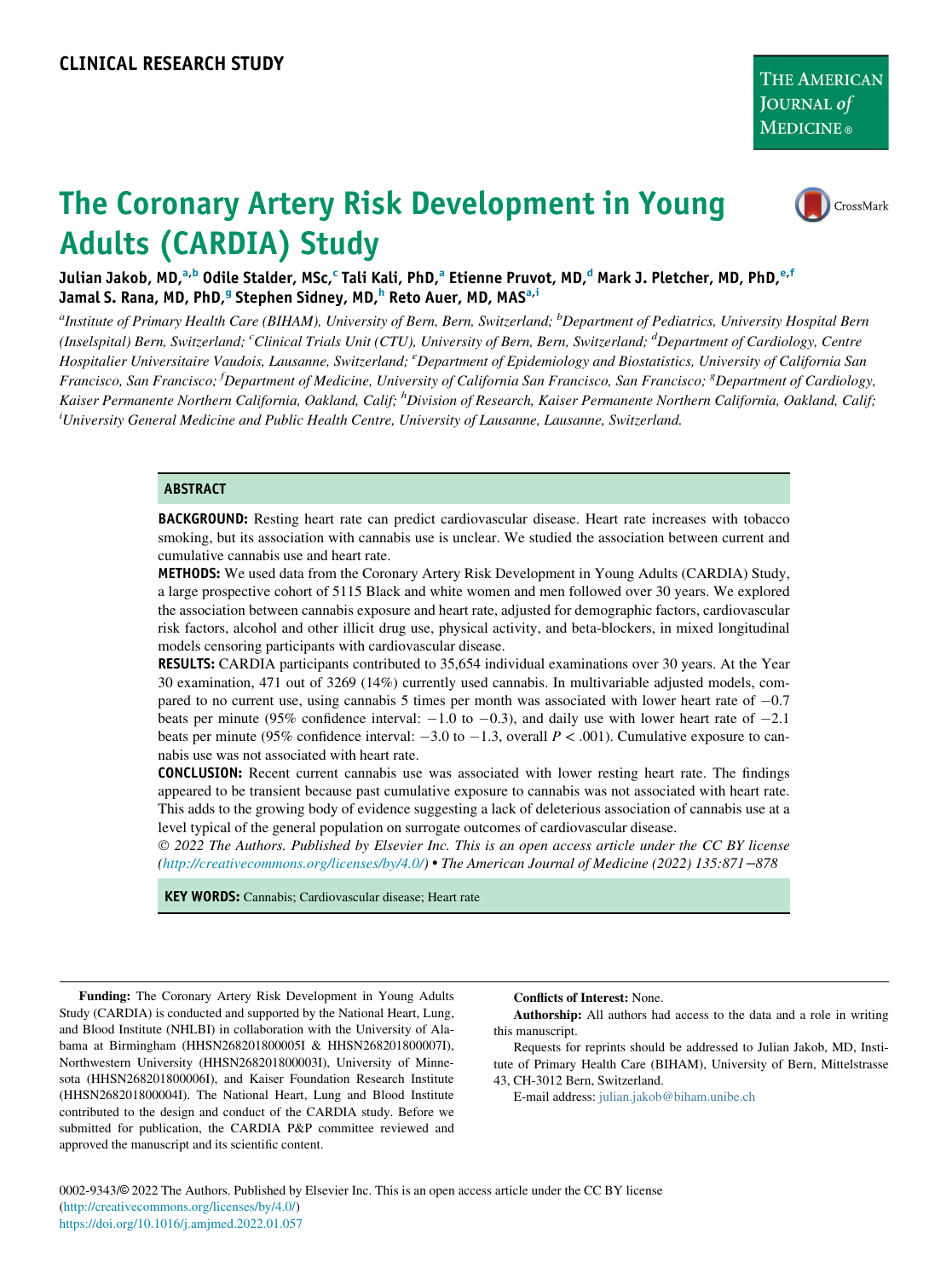## INTRODUCTION

Cannabis is used at least once yearly by 18% of the US population, and the use by middle-aged people is rising.<sup>[1,](#page-6-0)[2](#page-6-1)</sup> For example, 12% of men between 60 and 64 years of age reported to use cannabis at least once monthly.<sup>[3](#page-6-2)</sup> As more jurisdictions legalize its use, health

care professionals, consumers, the public, and policy makers need to know if cannabis use is associated with adverse clinical or surrogate outcomes, $<sup>4</sup>$  $<sup>4</sup>$  $<sup>4</sup>$  especially the associa-</sup> tion between cannabis use and cardiovascular risk factors and outcomes, as highlighted by the 2020 statement from the Ameri-can Heart Association.<sup>[5](#page-6-4)[,6](#page-6-5)</sup>

The current research regarding the effects of cannabis use and cardiovascular health is mixed. In the early 2000s and 2010s, case

reports and small retrospective studies suggested canna-bis raised the risk of myocardial infarctions.<sup>[7-10](#page-6-6)</sup> In vitro studies of the main psychoactive agent in cannabis, tetrahydrocannabinol (THC), tried to explain the suggested deleterious effects on smooth muscles cells and the myo-cardium but found ambiguous results.<sup>[11](#page-7-0)</sup> On the other hand, large prospective cohort studies in the United States, Sweden, and Belgium published between the late 1990s and the end of the 2010s (5000 to 65,000 participants) found no association between cannabis use and pants) round no association setwom cannabis ase and<br>incident cardiovascular disease.<sup>[4](#page-6-3),[5](#page-6-4)[,12-16](#page-7-1)</sup> These populations might have been too young, or the cannabis exposure too low to find associations with cardiovascular disease. Researchers thus studied surrogate outcomes and found no association between cannabis and subclinical atherosclerosis, carotid intima-media thickness, or electrocardiogram (ECG) abnormalities.<sup>[17-19](#page-7-2)</sup>

Another important surrogate outcome is resting heart rate, which has been associated with incident heart failure and cardiovascular disease.[20](#page-7-3) Prospective cohort studies suggested that risk of coronary atherosclerosis, $^{21}$  $^{21}$  $^{21}$  myocardial ischemia, ventricular arrhythmias, and left ventricular function continuously increase with heart rate over 60 beats per minute.[20,](#page-7-3)[22](#page-7-5)[,23](#page-7-6) A 2016 review on cannabis and cardiovascular disease reported an association between acute exposure to cannabis and transient increase in heart rate,  $24$ but repeated exposure over a few days lowered heart rate in various studies.<sup>[25-31](#page-7-8)</sup> These studies were small and often lacked adjustment for confounders such as physical activity, multiple cardiovascular risk factors, and medication use affecting heart rate.

We set out to determine the association between heart rate and current and cumulative cannabis use in a large cohort followed over 3 decades, with multiple assessment of cannabis, heart rate, and a rich set of confounders.

## MATERIALS AND METHODS

## Population

CLINICAL SIGNIFICANCE

of cardiovascular disease.

 Cannabis was not associated with higher heart rate, a surrogate marker

 Current cannabis use was linearly associated with lower resting heart rate. Cumulative exposure to cannabis was not associated with resting heart rate

We used data from the Coronary Artery Risk Development in Young Adults (CARDIA) Study, a cohort of 5115 selfidentified Black and white, women and men, aged between 18 and 30 years at baseline, in 4 study sites in the United

> States (Birmingham, Alabama; Chicago, Illinois; Minneapolis, Minnesota; Oakland, California), followed over 30 years. The study strove for equal distribution of race, sex, education, and age at each site. Participants were examined in up to 9 clinical visits over the study period (1985-1986 [Year 0] to 2015-2016 [Year 30]). All participants granted informed consent before entering the study and at every follow-up visit. All study protocols were approved by the institutional review

boards at each site.

# Cannabis Exposure

Multiple cannabis use variables are available for all 9 visits (baseline, and follow-up Years 2, 5, 7, 10, 15, 20, 25, and 30), but CARDIA did not assess modality (eg, smoked or ingested) of cannabis use. Current cannabis use was assessed by the following survey question: "During the last 30 days, on how many days did you use cannabis?" Direct self-reported lifetime exposure was assessed by the question: "About how many times in your lifetime have you used cannabis?" We used current use and baseline lifetime use to compute cannabis-years; 1 year of exposure was equivalent to 365 days of cannabis use. We assumed that current use at each visit (the number of days of cannabis use in the month before the visit) reflected the average number of days of use during the months before and after each visit. We estimated cumulative lifetime use by totaling the number of days using cannabis during follow-up. We adjusted our estimate upward whenever participants selfreported higher lifetime use than we computed for each visit.[15](#page-7-9),[17](#page-7-2)[,32,](#page-7-10)[33](#page-7-11) Cannabis use in the 24 hours before the examination was queried at baseline and Years 2, 5, and 30: "Did you use cannabis in the last 24 hours?" (See Appendix, available online, for more information on computing cannabis exposure).

## Heart Rate Measures

Before assessing heart rate at every examination, participants were sitting in a quiet room for 5 minutes. Heart rate was then measured manually by study staff before blood pressure by palpation of the radial artery, counting the number of beats in a 30-second interval. This number was multiplied by 2 to get beats per minute. At Years 0, 7, and 20,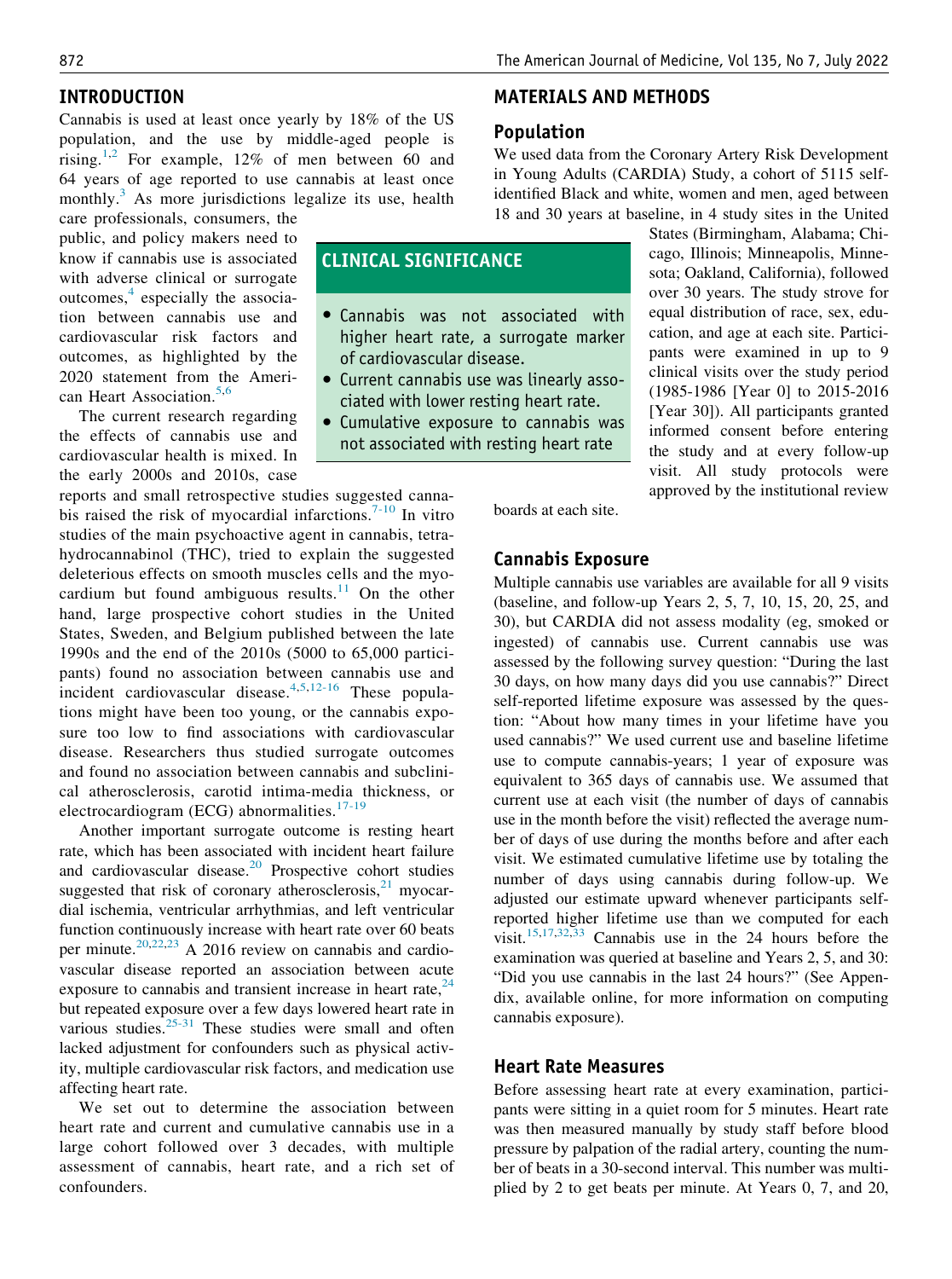heart rate was also measured with a single resting-ECG reading (10 seconds of recording time of sufficient quality). $34$ 

## Covariables

We used number of daily smoked tobacco cigarettes at every visit and cumulative lifetime exposure to tobacco cigarettes in pack-years. $35$  Occasional smoking was not queried in CARDIA. Education (in years) was the highest educational grade the participant reached by each examination. Physical activity was measured at every visit with questions on how much time per week the participant spent in 13 categories of leisure, occupational, and household physical activities over the past 12 months. $36$  Cardiovascular risk factor measurements included blood pressure, cholesterol levels (total, low-density lipoprotein [LDL], highdensity lipoprotein [HDL], and triglycerides], body mass index (BMI), use of beta-blockers, antidepressants, antipsychotics, current and cumulative alcohol use (1 drink-year corresponding to 365 d/y  $\times$  1 drink/day, see Appendix, available online),<sup>[32](#page-7-10)</sup> binge-drinking episodes, and current exposure to cocaine, amphetamine, and heroin. These variables were collected at each CARDIA examination.

## Statistical Analyses

We used descriptive statistics to compare participants' heart rate at different levels of current and cumulative cannabis use on every visit. To account for within-subject correlation of repeated measures and to model individual departures from the trajectories determined by the fixed effects, we used linear mixed models with correlated random subjectspecific intercepts and slopes.

First, we fitted unadjusted models with fixed effects for current cannabis use (days of cannabis use within the last month), and cumulative cannabis use (cannabis-years of exposure), separately. Second, we fitted minimally adjusted models including demographics, adding fixed effects for the covariables used in CARDIA to achieve balanced sampling (age, race, sex, study site, years of education). Third, we fitted fully adjusted models, adding fixed effects for alcohol, physical activity, serum lipids, BMI, systolic and diastolic blood pressure, beta-blockers, antidepressants, antipsychotics, and current cocaine, amphetamines, and heroin use. We censured participants with incident cardiovascular disease during follow-up, to eliminate potential bias of reversing the temporal order of predictor and outcome. We used inverse probability of censoring weights (IPCWs) to minimize potential bias by informative censor-ing for the main outcome heart rate.<sup>[15](#page-7-9)[,17](#page-7-2)[,35](#page-7-13)</sup> We used lastvalue-carried-forward and backward imputation for missing covariables and performed sensitivity analyses using multiple imputation methods.

Our sensitivity analyses included 1) stratified analyses by sex and race; 2) using heart rate measured on ECG readings, with data available for baseline, Year 7, and Year 20; 3) analyses on participants that used cannabis in the

24 hours prior to the study visit, with data available for baseline, Years 2, 5, and 30; 4) fitting linear regressions for each clinical visit instead of pooling all the visits; 5) as positive control, models with current tobacco smoking (cigarettes per day) and cumulative tobacco use (tobacco packyears) as main predictors; and 6) To estimate clinical significance of heart rate differences in cannabis use, exploratory models that used beta-blockers as the main exposure. Tests of statistical significance were 2-tailed; alpha level was 0.05. All analyses were conducted with Stata version 14.2 (StataCorp).

## RESULTS

## Population

The 5115 participants at baseline provided us with data for 35,654 participant visits over 30 years. Of the 3269 participants with available data on heart rate and current and cumulative cannabis use at the Year 30 follow-up examination, 1866 (57%) were women and 1549 (47%) were Black; 2785 (85%) participants declared they have ever used cannabis, and 471 (14%) currently used cannabis ([Table 1](#page-3-0)). For participants' characteristics at baseline, see [Supplementary Table 1, available online.](#page-12-0) For distribution of cannabis use over time, see [Supplementary Figure 1](#page-20-0), available online.

# Main Results: Cannabis

In unadjusted models that included all participant visits, mean heart rate was 68.4 beats per minute (95% confidence interval [CI]: 68.2 to 68.6) in those not using cannabis and 66.5 beats per minute (95% CI: 65.8 to 67.1, overall  $P < .001$ ) in daily users. Results were similar after multivariable adjustment; mean heart rate was 68.3 beats per minute (95% CI: 68.1 to 68.5) in those not using cannabis and 65.9 beats per minute (95% CI: 65.1 to 66.6, overall  $P < .001$ ) in daily users [\(Table 2\)](#page-5-0). In multivariable adjusted models, cumulative cannabis use was unassociated with heart rate [\(Table 2,](#page-5-0) [Supplementary Table 2](#page-14-0), available online). The associations between cannabis use and heart rate as continuous outcome are presented in the [Figure.](#page-6-7)

## Sensitivity Analyses: Sex and Race

The tests for interaction terms among sex, race, or across the four sex-race strata (Black women/Black men/white women/white men) on the association between cannabis and heart rate were not statistically significant. We found no qualitative difference in the measure of association between cannabis use and heart rate in stratified analyses [\(Supplementary Tables 3](#page-15-0) and [4,](#page-16-0) available online). We observed that current cannabis use was associated with lower heart rate in analyses stratified by women and men, or Black and white participants (eg, heart rate was 68.8 beats per minute [68.5 to 69.1] in Black participants not using cannabis, and 65.5 beats per minute [64.5 to 66.5] in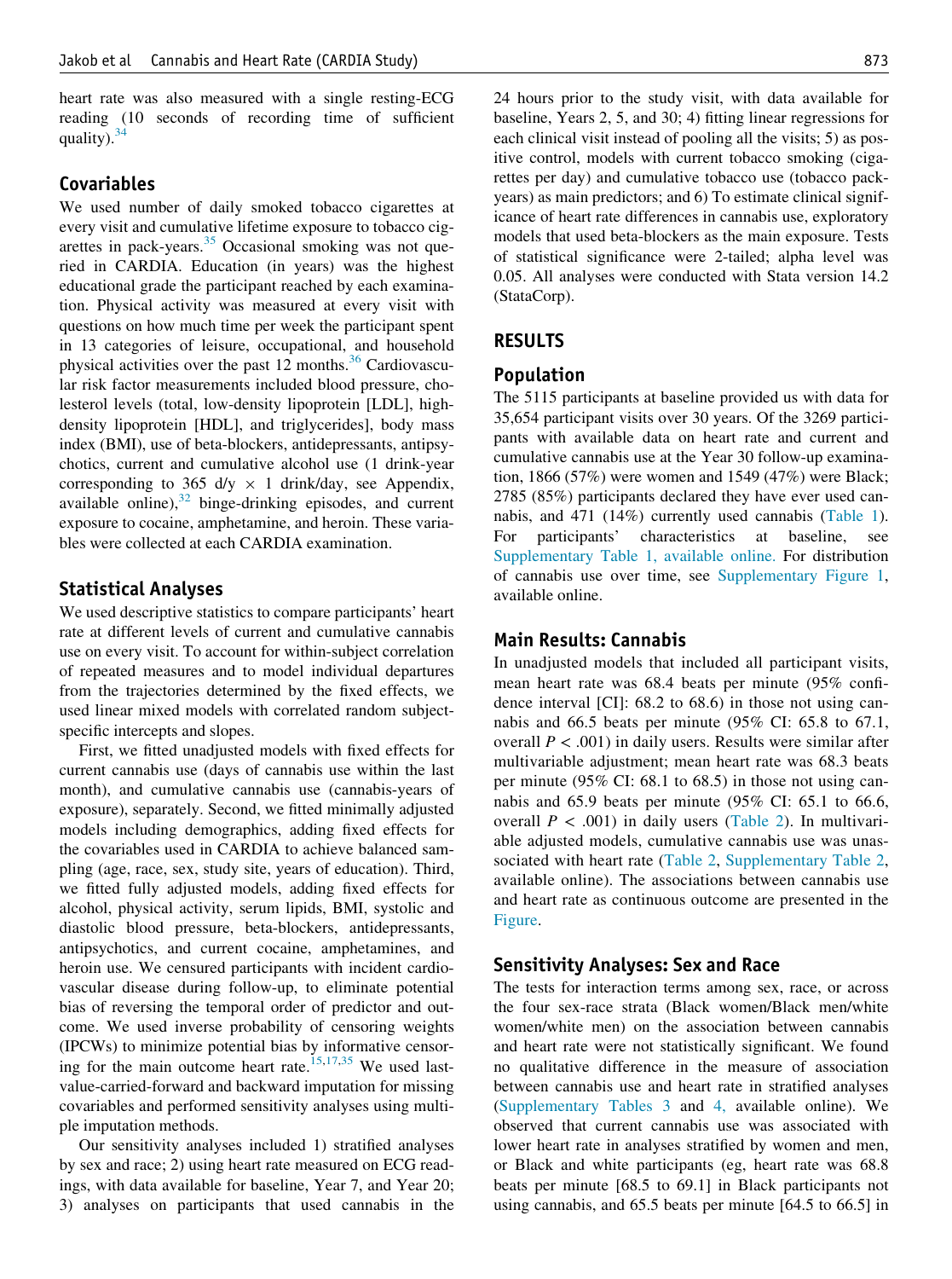<span id="page-3-0"></span>

| Variable                                                                                               | All            | Never cannabis use* | Past cannabis use* | Current cannabis use* | P Value <sup>1</sup> |
|--------------------------------------------------------------------------------------------------------|----------------|---------------------|--------------------|-----------------------|----------------------|
| N                                                                                                      | 3269           | 484                 | 2,314              | 471                   |                      |
| Age, median (Q1; Q3), years                                                                            | 56 (52; 58)    | 55 (51; 58)         | 56 (53; 58)        | 55 (52; 58)           | .007                 |
| Race/sex, n (col. %) <sup>‡</sup>                                                                      |                |                     |                    |                       | $-.001$              |
| <b>Black women</b>                                                                                     | 926 (28)       | 183 (38)            | 628 (27)           | 114 (24)              |                      |
| Black men                                                                                              | 623 (19)       | 75 (15)             | 420 (18)           | 128 (27)              |                      |
| White women                                                                                            | 940 (29)       | 116 (24)            | 730 (32)           | 94 (20)               |                      |
| White men                                                                                              | 781 (24)       | 110 (23)            | 536 (23)           | 135 (29)              |                      |
| Years of education, median (Q1, Q3), years                                                             | 16(14; 18)     | 16(14; 18)          | 16(14; 18)         | 15(13;16)             | $-.001$              |
| Study center, n (col. %)                                                                               |                |                     |                    |                       | $-.001$              |
| Birmingham, AL                                                                                         | 719 (22)       | 210(43)             | 457 (20)           | 52 (11)               |                      |
| Chicago, IL                                                                                            | 733 (22)       | 125 (26)            | 529 (23)           | 79 (17)               |                      |
| Minneapolis, MN                                                                                        | 829 (25)       | 89 (19)             | 588 (25)           | 151 (32)              |                      |
| Oakland, CA                                                                                            | 989 (30)       | 60 (12)             | 740 (32)           | 189 (40)              |                      |
| Substance use exposure                                                                                 |                |                     |                    |                       |                      |
| <b>Cannabis</b>                                                                                        |                |                     |                    |                       |                      |
| Lifetime cannabis exposure, cannabis-years,<br>$n$ (col. %) <sup>3</sup>                               |                |                     |                    |                       | < .001               |
| 0 cannabis-years                                                                                       | 485 (15)       | 484 (100)           |                    |                       |                      |
| 0 to .5 cannabis-years                                                                                 | 1466 (45)      |                     | 1443 (62)          | 23(5)                 |                      |
| .5 to 2 cannabis-years                                                                                 | 752 (23)       |                     | 658 (28)           | 94 (20)               |                      |
| >2 cannabis-years                                                                                      | 567 (17)       |                     | 213(9)             | 354 (75)              |                      |
| <b>Tobacco</b>                                                                                         |                |                     |                    | 114 (24)              | $-.001$              |
| Cigarette smoking, n (col. %)                                                                          |                |                     |                    |                       |                      |
| Never smoker                                                                                           | 1675 (51)      | 418 (86)            | 1143 (49)          |                       |                      |
| Former smoker                                                                                          | 1125 (34)      | 57(12)              | 850 (37)           | 217 (46)              |                      |
| Current smoker                                                                                         | 470 (14)       | 9(2)                | 321 (14)           | 140 (30)              |                      |
| Number of cigarettes per day in current tobacco<br>smokers, median (Q1; Q3)                            | 10(5; 15)      | 16(6; 20)           | 10(5; 12)          | 10(5; 15)             | .3                   |
| Lifetime tobacco exposure in ever tobacco smokers,                                                     | 12(2; 17)      | 7(0; 8)             | 11(2; 17)          | 13(3; 20)             | $-.001$              |
| pack-years, median (Q1, Q3) <sup>II</sup>                                                              |                |                     |                    |                       |                      |
| Start age of smoking cigarettes, median (Q1; Q3),                                                      | 17 (15; 20)    | 18 (16; 25)         | 17 (15; 20)        | 17 (15; 20)           | $-.001$              |
| years                                                                                                  |                |                     |                    |                       |                      |
| Alcohol                                                                                                |                |                     |                    |                       |                      |
| Lifetime alcohol exposure among ever                                                                   | 23(4;31)       | 11(2; 13)           | 22 (4; 29)         | 37 (11; 49)           | $-.001$              |
| drinkers, drink-years, median $(Q1, Q3)^T$                                                             |                |                     |                    |                       |                      |
| Drink in last 24 h (col $\%$ )                                                                         |                |                     |                    |                       | $-.001$              |
| 0 drinks/24 h                                                                                          | 2342 (72)      | 419 (87)            | 1651 (71)          | 271 (58)              |                      |
| 1-2 drinks/24 h                                                                                        | 708 (22)       | 58 (12)             | 525 (23)           | 125(27)               |                      |
| $>2$ drinks /24 h                                                                                      | 220 (7)        | 7(1)                | 138(6)             | 75 (16)               |                      |
| Lifetime exposure to alcohol bingeing, binge                                                           |                |                     |                    |                       | $-.001$              |
| drinking days, n (col %)**                                                                             |                |                     |                    |                       |                      |
| Never reported bingeing                                                                                | 1496 (46)      | 390 (80)            | 998 (43)           | 108 (23)              |                      |
| $\leq$ 250 bingeing days                                                                               | 857 (26)       | 59 (12)             | 677 (29)           | 121 (26)              |                      |
| >250 bingeing days                                                                                     | 917 (28)       | 35(7)               | 639 (28)           | 242 (51)              |                      |
| Illicit drug exposure                                                                                  |                |                     |                    |                       |                      |
| Current cocaine, crack, speed or                                                                       | 64(2)          | 1(0)                | 29(1)              | 34(7)                 | $-.001$              |
| methamphetamine, n (col %) <sup>††</sup><br>Current heroin, n (col %) <sup>††</sup>                    |                |                     |                    |                       |                      |
|                                                                                                        | 12(0)          | 0(0)                | 6(0)               | 6(1)                  | .001                 |
| <b>Physical activity</b><br>Physical activity score, median (Q1; Q3) <sup><math>\text{II}</math></sup> |                |                     |                    |                       |                      |
| Anthropomorphic variable                                                                               | 260 (121; 464) | 203 (83; 393)       | 266 (126; 464)     | 295 (145; 539)        | $-.001$              |
| BMI, mean (SD) <sup>§§</sup>                                                                           |                |                     |                    |                       | $-.001$              |
| Cardiovascular risk factors                                                                            | 31 $(\pm 7)$   | 32 $(\pm 7)$        | 30 $(\pm 7)$       | 30 $(\pm 6)$          |                      |
| Systolic blood pressure, mean (SD), in mm Hg                                                           | 121 $(\pm 17)$ | 121 $(\pm 17)$      | 120 $(\pm 17)$     | 123 $(\pm 16)$        | .002                 |
| Diastolic blood pressure, mean (SD), in mm Hq                                                          | 74 $(\pm 11)$  | 74 $(\pm 11)$       | 74 $(\pm 11)$      | 76 $(\pm 11)$         | $-.001$              |
| LDL-cholesterol, mean (SD), in mg/dL                                                                   | 111 $(\pm 33)$ | 112 $(\pm 33)$      | 111 $(\pm 33)$     | 106 $(\pm 32)$        | .007                 |
| HDL-cholesterol, mean (SD), in mg/dL                                                                   | $60 (\pm 19)$  | 58 $(\pm 17)$       | $60 (\pm 19)$      | 59 $(\pm 19)$         | .020                 |
| Triglycerides, median (Q1; Q3), in mg/dL                                                               | 108 (65; 125)  | 102 (63; 123)       | 106 (64; 124)      | 121 (71; 137)         | .001                 |
| Diabetes, n (col %)                                                                                    | 458 (14)       | 64 (15)             | 325 (14)           | 69 (15)               | .8                   |
| Nonfatal cardiovascular disease, n (col %) <sup>III</sup>                                              | 141(4)         | 18(4)               | 96(4)              | 27(6)                 | $\cdot$              |
| <b>Medication</b>                                                                                      |                |                     |                    |                       |                      |
| Currently using beta-blocker, n (col %)                                                                | 268(8)         | 50(10)              | 185(8)             | 33(7)                 | .14                  |
| Currently using antidepressant drugs, n (col %)                                                        |                |                     |                    |                       |                      |
| Currently using antipsychotic drugs, n (col. %)                                                        |                |                     |                    |                       |                      |

BMI = body mass index; CARDIA = Coronary Artery Risk Development in Young Adults study; Col. % = column percentage; LDL = low-density lipoprotein; HDL = high-density lipoprotein; n = number of participants; Q1, Q3 = 1st and 3rd quartile (percentiles 25 and 75); SD = standard deviation.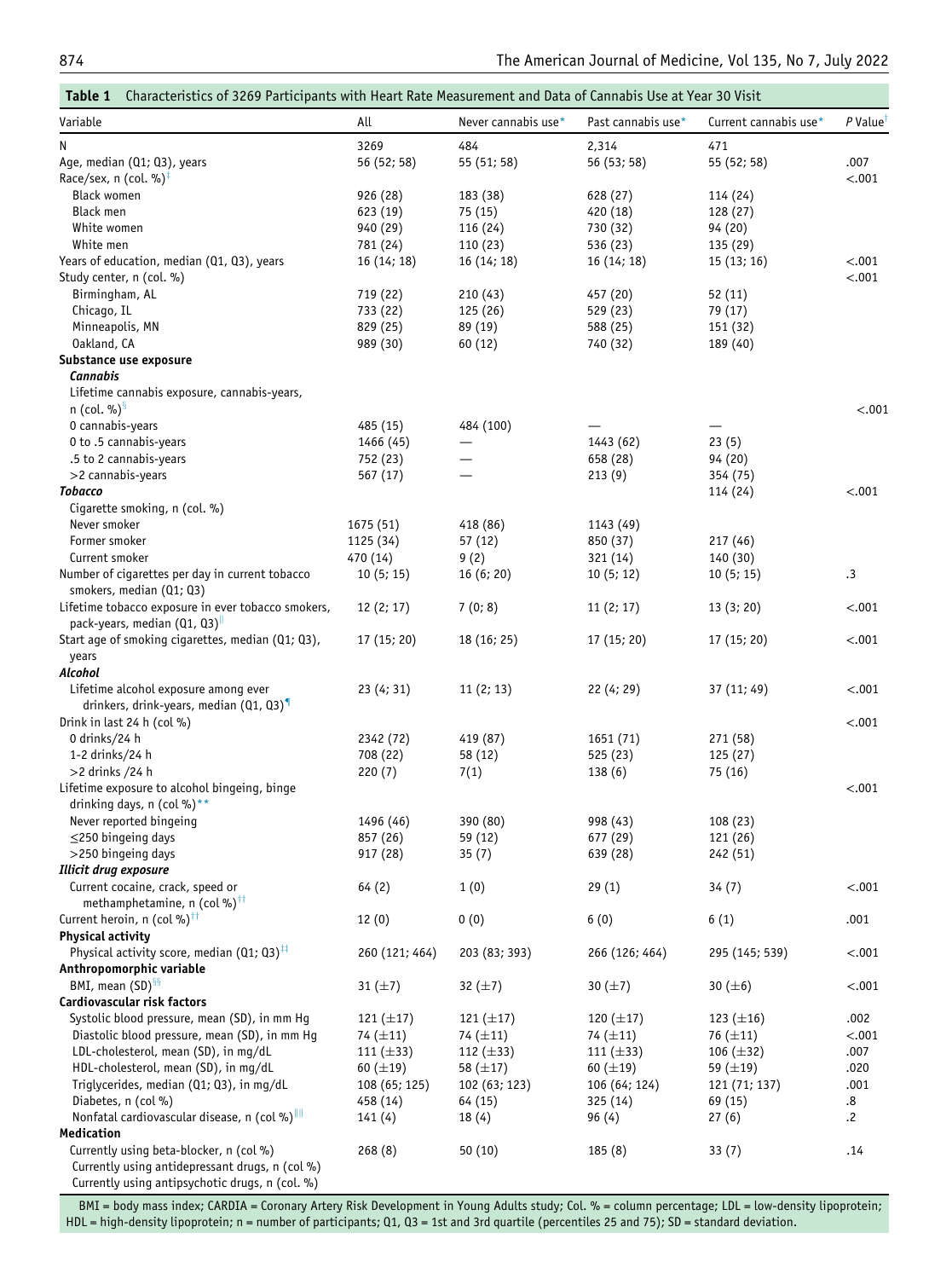<span id="page-4-1"></span><span id="page-4-0"></span>\*Categories based on the answer to the questions: "Have you ever used cannabis?" and "During the last 30 days, on how many days did you use cannabis?"

<sup>y</sup><sup>P</sup> values are from Kruskal-Wallis rank test for age, years of education, pack-years, number of cigarettes per day, cigarette smoking start age, drinkyears, physical activity, and BMI, and from a x2 test for race and sex, study site, current smoking status, and current alcohol use category. Values imputed for missing values.

<span id="page-4-2"></span>zBy design, the CARDIA study sampled self-identified white men, white women, Black men, and Black women in roughly equal numbers for participation in the study.

<span id="page-4-4"></span><span id="page-4-3"></span>xCumulative lifetime exposure to cannabis joints in terms of cannabis-years, with 1 cannabis-year of exposure equivalent to 365 days used cannabis (1  $y \times 365$  d/y).

<span id="page-4-5"></span>||Cumulative lifetime exposure to cigarettes in terms of pack-years, with 1 pack-year of exposure equivalent to 7300 cigarettes (1 y  $\times$  365 d/y  $\times$  1  $pack/day \times 20$  cigarettes/pack), among ever tobacco smokers.

<span id="page-4-6"></span>{Drink-years among those reporting ever drinking alcohol. A drink-year was defined as the total amount of ethanol consumed by a person who had had 1 alcoholic drink per day for 1 year (1drink-year = 17.24 mL of ethanol/drink  $\times$  1 drink/day  $\times$  365 d/y = 6292.6 mL of ethanol).

<span id="page-4-7"></span>\*\*Binge-drinking days defined as 5 or more drinks per episode (Supporting information, Appendix, available online). If bingeing were to be constant over 25 years in 1 individual, 250 binge-drinking days would correspond to 10 episodes of bingeing per year over 25 years.

 $\dagger\dagger$ The number of days on the illicit drug listed over the study duration was computed using current exposure (current use defined as any use within the last 30 days) at each visit and replaced by lifetime exposure when the latter was higher. Cocaine included other forms of cocaine, such as crack, powder, free base; amphetamines included speed, uppers, and methamphetamines (Methods and Supporting information, Appendix, available online).

<span id="page-4-9"></span><span id="page-4-8"></span> $\ddagger$  Physical activity measured with the CARDIA physical activity history questionnaire, which queries the amount of times per week spent in 13 catego-ries of leisure, occupational, and household physical activities over the past 12 months.<sup>[3](#page-6-2)</sup>

§§Calculated as weight in kilograms divided by height in meters squared.

<span id="page-4-10"></span>||||Nonfatal first event and corresponding date is captured from adjudicated morbidity data set and then linked to adjudicated death and follow up time data set to derive fatal and non-fatal outcome variables.

daily users, [Supplementary Table 3, available online](#page-15-0)). When stratifying analyses by sex and race, the association between cannabis and lower heart rate was not significant anymore in white women and white men [\(Supplementary Table 4](#page-16-0), available online).

Cumulative cannabis use was not associated with higher heart rate in any sex-race category [\(Supplementary Tables](#page-15-0) [3](#page-15-0) and [4](#page-16-0), available online).

## ECG Measured Heart Rate

We obtained ECG measurements for a total of 11,375 participant visits. Current cannabis use was associated with lower ECG heart rate. In multivariable adjusted models, mean ECG heart rate was 64.3 beats per minute (95% CI: 64.1 to 64.6) in those not currently using cannabis and 61.9 beats per minute (95% CI: 60.9 to 62.9, overall  $P < .001$ ) in daily users [\(Supplementary Table 5,](#page-17-0) available online).

## Cannabis Use Within the Last 24 Hours

Results were similar to the main results. In multivariable adjusted models, mean heart rate was 68.6 beats per minute (95% CI: 67.6 to 69.6) in those not currently using cannabis and 66.4 beats per minute (95% CI: 65.4 to 67.4; overall  $P = .01$ ) in daily users ([Supplementary Table 6,](#page-17-1) available online).

#### Analyses Stratified by Visit

At each clinical visit, current cannabis use was associated with lower heart rate, although results were not always statistically significant. Cumulative cannabis exposure was unassociated with heart rate in analyses stratified by visit [\(Supplementary Table 7](#page-18-0), available online).

## Tobacco

At Year 30, 470 participants (14%) reported smoking tobacco. In multivariable adjusted models, mean heart rate was 67.8 beats per minute (95% CI: 67.6 to 68.0) in those not smoking tobacco and 70.1 beats per minute (95% CI: 69.7 to 70.5, overall  $P < .001$ ) in those smoking 20 cigarettes per day ([Supplementary Table 8](#page-19-0), available online). Cumulative exposure to tobacco was associated with slightly higher heart rate. The associations between tobacco smoking and heart rate as continuous outcome are presented in [Supplementary Figure 2](#page-21-0).

#### Beta-Blockers

In a multivariable adjusted model, current use of beta-blockers was associated with lower heart rate  $(-4.4$  beats per minute; 95% CI:  $-5.2$  to  $-3.5$ ) [\(Supplementary Table 9](#page-19-1), available online).

#### **DISCUSSION**

Current cannabis use was associated with lower resting heart rate, but cumulative cannabis exposure was not. Results were similar using ECG-measured heart rate and after restricting to those who used cannabis within 24 hours of their visit. The association of cannabis and lower heart rate was similar between Black and white and men and women.

In our study, we found mean resting heart rate to be around 68 beats per minute when counted manually and around 64 beats per minute when measured by ECG. This is like resting heart rate found in other cohort studies. $37-39$ Differences in heart rate in current cannabis users were low  $(-2.1$  beats per minute in daily users) and may not be clinically relevant compared to beta-blockers, which typically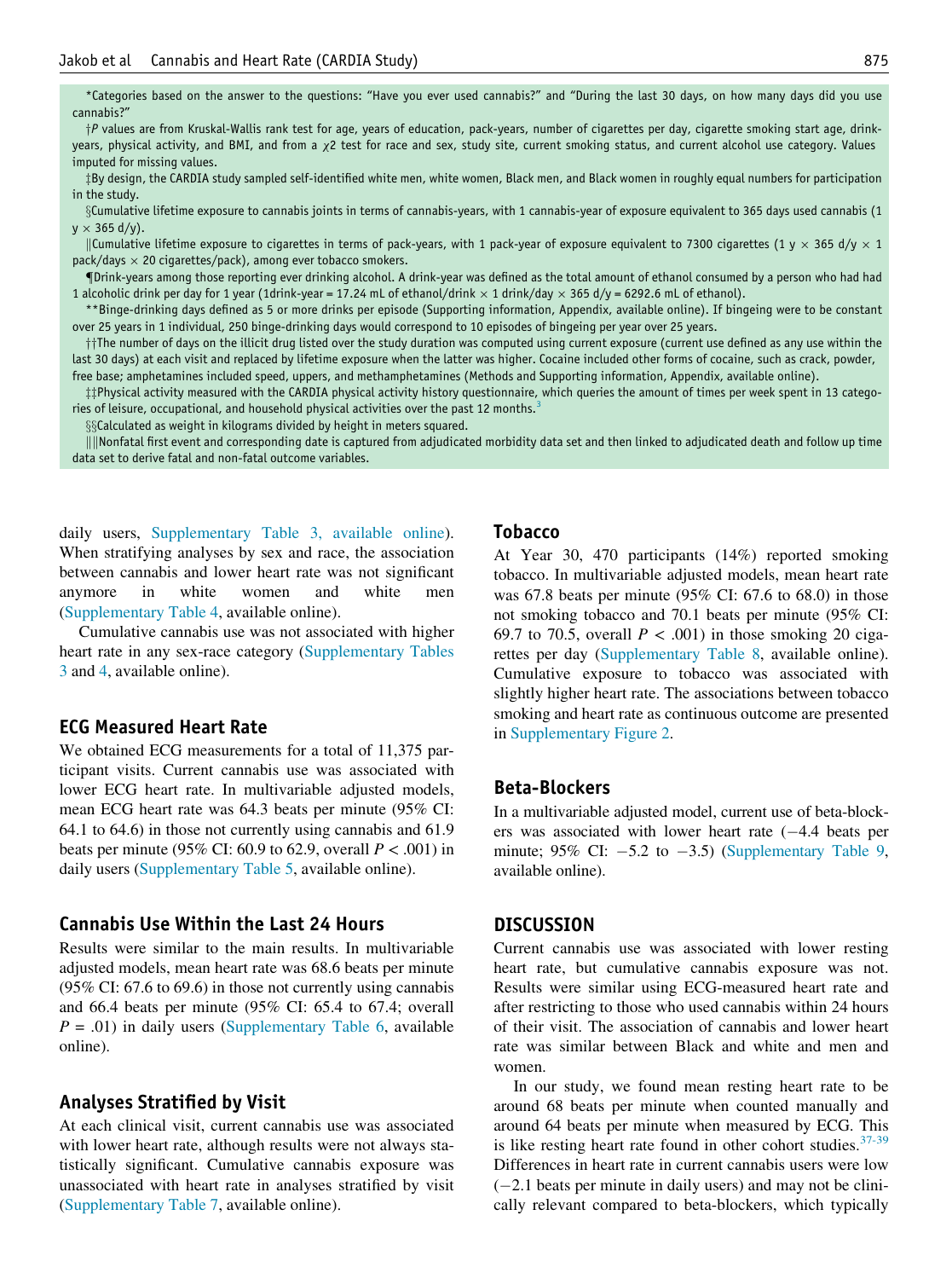<span id="page-5-0"></span>

| Cannabis exposure                                                                                                             | Heart rate, unadjusted<br>(95% CI)                                                                              | $P$ Value* | Heart rate, adjusted<br>for demographics<br>$(95\% \text{ CI})$                                                 | $P$ Value* | Heart rate, fully<br>adjusted and IPCW<br>$(95\% \text{ CI})$                                                   | $P$ Value* |
|-------------------------------------------------------------------------------------------------------------------------------|-----------------------------------------------------------------------------------------------------------------|------------|-----------------------------------------------------------------------------------------------------------------|------------|-----------------------------------------------------------------------------------------------------------------|------------|
| <b>Current cannabis exposure</b><br>(days of cannabis use<br>within the last 30 days) <sup>†</sup><br>$N = 35,298^{\ddagger}$ |                                                                                                                 |            |                                                                                                                 |            |                                                                                                                 |            |
| - At 0 d/mo<br>- At 5 d/mo<br>- At 15 d/mo<br>- At 30 d/mo                                                                    | 68.4 (68.2 to 68.6)<br>68.1 (67.9 to 68.3)<br>67.4 (67.1 to 67.8)<br>66.5 (65.8 to 67.1)                        | .001       | $68.3(68.1 \text{ to } 68.5)$<br>68.0 (67.7 to 68.2)<br>$67.3(66.9 \text{ to } 67.6)$<br>66.2 (66.6 to 66.9)    | < .001     | 68.3 (68.1 to 68.5)<br>67.9 (67.7 to 68.1)<br>67.1 (66.7 to 67.5)<br>65.9 (65.1 to 66.6)                        | < .001     |
| Cumulative exposure to can-<br><b>nabis</b> (in cannabis-years) <sup>§</sup><br>$N = 35,298$ <sup>T</sup>                     |                                                                                                                 |            |                                                                                                                 |            |                                                                                                                 |            |
| - At 0 cannabis-years<br>- At 0.5 cannabis-years<br>- At 1 cannabis-year<br>- At 5 cannabis-years<br>- At 10 cannabis-years   | 68.4 (68.2 to 68.6)<br>68.3 (68.1 to 68.5)<br>68.3 (68.1 to 68.5)<br>68.0 (67.7 to 68.3)<br>67.6 (67.0 to 68.1) | .005       | 68.1 (67.9 to 68.3)<br>68.1 (67.9 to 68.4)<br>68.2 (68.0 to 68.4)<br>68.7 (68.3 to 69.0)<br>69.2 (68.7 to 69.8) | < .001     | 68.2 (68.0 to 68.4)<br>68.2 (68.0 to 68.4)<br>68.2 (68.0 to 68.3)<br>68.2 (67.8 to 68.5)<br>68.2 (67.5 to 68.8) | 0.9        |

Table 2 Association Between Heart Rate and Current and Cumulative Exposure to Cannabis, Censoring Participants with CVD

<span id="page-5-1"></span>BMI = body mass index; CI = confidence interval; CVD = cardiovascular disease; HDL = high-density lipoprotein; IPCW = inverse probability of censoring weighting; LDL = low-density lipoprotein.

\*P values are from a Wald test.

yCurrent exposure to cannabis assessed through the question, "During the last 30 days, on how many days did you use cannabis?"

zComposite number of participant-visits used in the mixed model.

<span id="page-5-3"></span><span id="page-5-2"></span>§Cumulative exposure to cannabis expressed in cannabis-years, with 1 cannabis-year of exposure equivalent to 365 days of cannabis use. Adjusted for current cannabis use.

Main predictors (prolonged current cannabis use, cumualtive cannabis use) modeled flexibly. Results from multivariable adjusted mixed longitudinal models, censoring participants with incident CVD for current and future visits. Nonfatal first event and corresponding date is captured from adjudicated morbidity data set and then linked to adjudicated death and follow up time data set to derive fatal and non-fatal outcome variables.

First unadjusted, then adjusted for demographics (sex, race, age, education years, study center) and finally, for current and cumulative alcohol and tobacco use, total physical activity score, BMI, systolic and diastolic blood pressure, LDL, HDL, triglycerides, and exposure to beta-blockers, antidepressants and antipsychotics. Use of inverse probability of censoring weights in the multivariable adjusted model to account for potential informative censoring during follow-up.

reduce heart rate by 8-15 beats per minute, $40$  and around 4 beats per minute in our exploratory models.

The differences in heart rate were smaller using ECG measures. Participants' resting heart rate was lower in ECGs than in clinical measurements (overall, 64.3 beats per minute on ECGs vs 68.4 beats per minute with clinical measures), probably because participants were supine for a few minutes during the ECG preparation, shifting autonomic nervous balance toward vagal predominance. $27,28$  $27,28$ Previous publications suggested cannabis use alters the autonomic nervous system; the direction of the shift depends on frequency of use.<sup>[28](#page-7-18)</sup> A 2016 review on cannabis and cardiovascular disease reported an association between acute exposure to cannabis and transient increase in heart rate; its use may stimulate the sympathetic nervous sys $tem<sup>24</sup>$  but repeated exposure may lower heart rate because it reduces sympathetic and enhanced parasympathetic activ-ity.<sup>[30](#page-7-19)</sup> Cannabis users may build up tolerance after a few days of use, shifting their autonomous nervous balance and reducing heart rate. $25-29,31$  $25-29,31$ 

Prospective cohort studies suggested that risk of cardiovascular disease continuously increases with heart rate over 60 beats per minute. $20,22,23$  $20,22,23$  $20,22,23$  We did not find an increase in heart rate associated with cannabis use. Our findings align

with epidemiological research on thousands of participants from Europe and the United States that found no association between cannabis and cardiovascular disease, mortality, or surrogate outcomes.<sup>[12-15](#page-7-1)</sup>

We found no significant interaction among sex, race, or across the four sex-race strata on the association between cannabis and heart rate. Given that CARDIA included similar proportions of self-identified Black and white women and men, we explored if the measure of associations differed by race and sex. We found no qualitative differences in the measures of associations. The nonsignificance of the measures of association in the analyses stratified by race and sex should be interpreted with caution given the expected lower power to detect statistically significant findings when stratifying by subcategories in the absence of significant interaction.

# Limitations

Our study has limitations. Although we could test the association between current exposure and heart rate, we could not test the association between hyperacute exposure to cannabis and heart rate; we did not know the date and time of the last exposure, or the time elapsed between exposures.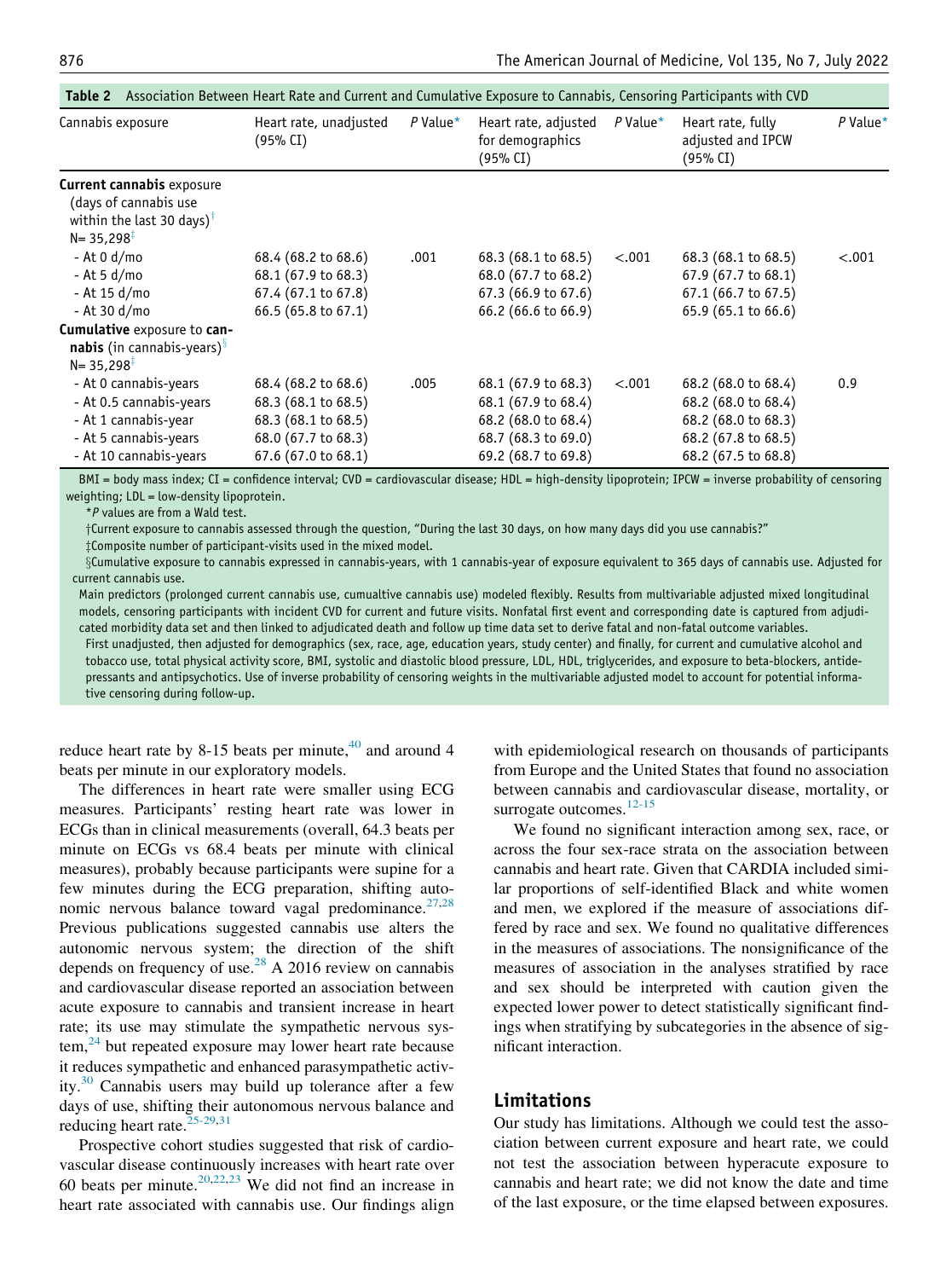<span id="page-6-7"></span>

<span id="page-6-1"></span><span id="page-6-0"></span>Figure 1 Association between heart rate and current and cumulative cannabis use. Results from multivariable adjusted mixed longitudinal models, using splines with 3 knots, and censoring participants with incident cardiovascular disease for current and future visits. Nonfatal first event and corresponding date is captured from adjudicated morbidity data set and then linked to adjudicated death and follow-up time data set to derive fatal and nonfatal outcome variables. Adjusted for demographics (sex, race, age, education years, study center), current and cumulative alcohol and tobacco use, total physical activity score, body mass index, systolic and diastolic blood pressure, low- and high-density lipoproteins, triglycerides, and exposure to beta-blockers, antidepressants, and antipsychotics. Use of inverse probability of censoring weights to account for potential informative censoring during follow-up. Cumulative exposure to cannabis expressed in cannabis-years, with 1 cannabis-year of exposure equivalent to 365 days of cannabis use, adjusting for current cannabis use. N included person-vis $its = 35,298.$ 

<span id="page-6-6"></span><span id="page-6-5"></span><span id="page-6-4"></span><span id="page-6-3"></span><span id="page-6-2"></span>The number of daily cannabis users in CARDIA was limited but constant during the study period: 87 out of 5113 (1.7%) daily cannabis users at baseline and 82 out of 3358 (2.4%) at Year 30. Since few participants had high current exposure to cannabis, our results may not be representative of this population, but we found that daily cannabis users had even lower heart rates than users with fewer or no use of cannabis [\(Figure](#page-6-7)). Future studies should test the effects of acute cannabis use on heart rate and stratify analyses by occasional use or repeated exposure. As we had information on use of cannabis in days per month but not on joints per day, and as we calculated cumulative cannabis exposure on data reported every 2 to 5 years, our estimates bear some uncertainties. The CARDIA questionnaire did not inquire about the modality of use of cannabis (eg, smoked or ingested) or its type (eg, THC content). Because cannabis use was illegal during the study, social desirability bias may have affected reporting. Also, although our results suggests that cannabis use is not associated with cardiovascular risks through higher heart rate, cardiovascular disease by other mechanisms not studied in this article cannot be discounted and will require further studies. Finally, residual confounding due to different lifestyle potentially associated with cannabis use cannot be excluded.

#### **CONCLUSION**

Most participants in a middle-aged US population of selfreported Black and white participants did occasionally use cannabis in their life. Current cannabis use was associated with lower resting heart rate, which supports findings from experimental studies that observed shifts in sympathovagal balance. Past cumulative exposure to cannabis was not associated with heart rate, indicating the effects of cannabis exposure on heart rate are transient. Our findings add to the growing body of evidence suggesting a lack of deleterious association of cannabis use at a level typical of the general population on surrogate outcomes of cardiovascular disease.

#### References

- 1. [Substance Abuse and Mental Health Services Administration](http://refhub.elsevier.com/S0002-9343(22)00132-2/sbref0001) (SAMHSA). [Key substance use and mental health indicators in the](http://refhub.elsevier.com/S0002-9343(22)00132-2/sbref0001) [United States: Results from the 2019 National Survey on Drug Use](http://refhub.elsevier.com/S0002-9343(22)00132-2/sbref0001) and Health[. Rockville, MD: Center for Behavioral Health Statistics](http://refhub.elsevier.com/S0002-9343(22)00132-2/sbref0001) [and Quality, Substance Abuse Mental Health Services Administration;](http://refhub.elsevier.com/S0002-9343(22)00132-2/sbref0001) [2020.](http://refhub.elsevier.com/S0002-9343(22)00132-2/sbref0001)
- 2. [Hasin DS, Saha TD, Kerridge BT, et al. Prevalence of marijuana use](http://refhub.elsevier.com/S0002-9343(22)00132-2/sbref0002) [disorders in the United States between 2001-2002 and 2012-2013.](http://refhub.elsevier.com/S0002-9343(22)00132-2/sbref0002) JAMA Psychiatry [2015;72:1235–42.](http://refhub.elsevier.com/S0002-9343(22)00132-2/sbref0002)
- 3. [Maxwell CJ, Jesdale BM, Lapane KL. Recent trends in cannabis use in](http://refhub.elsevier.com/S0002-9343(22)00132-2/sbref0003) [older Americans.](http://refhub.elsevier.com/S0002-9343(22)00132-2/sbref0003) Ann Intern Med 2021;174:133–5.
- 4. [Kaufman TM, Fazio S, Shapiro MD. Brief commentary: marijuana](http://refhub.elsevier.com/S0002-9343(22)00132-2/sbref0004) and cardiovascular disease—[what should we tell patients?](http://refhub.elsevier.com/S0002-9343(22)00132-2/sbref0004) Ann Intern Med [2019;170:119–20.](http://refhub.elsevier.com/S0002-9343(22)00132-2/sbref0004)
- 5. [Ravi D, Ghasemiesfe M, Korenstein D, Cascino T, Keyhani S. Associ](http://refhub.elsevier.com/S0002-9343(22)00132-2/sbref0005)[ations between marijuana use and cardiovascular risk factors and out](http://refhub.elsevier.com/S0002-9343(22)00132-2/sbref0005)[comes: a systematic review. marijuana use and cardiovascular risk](http://refhub.elsevier.com/S0002-9343(22)00132-2/sbref0005) [factors and outcomes.](http://refhub.elsevier.com/S0002-9343(22)00132-2/sbref0005) Ann Intern Med 2018;168:187–94.
- 6. [Page RL, Allen LA, Kloner RA, et al. Medical marijuana, recreational](http://refhub.elsevier.com/S0002-9343(22)00132-2/sbref0006) [cannabis, and cardiovascular health: a scientific statement From the](http://refhub.elsevier.com/S0002-9343(22)00132-2/sbref0006) [American Heart Association.](http://refhub.elsevier.com/S0002-9343(22)00132-2/sbref0006) Circulation 2020;142(10):e131–52.
- 7. [Renard D, Taieb G, Gras-Combe G, Labauge P. Cannabis-related](http://refhub.elsevier.com/S0002-9343(22)00132-2/sbref0007) [myocardial infarction and cardioembolic stroke.](http://refhub.elsevier.com/S0002-9343(22)00132-2/sbref0007) J Stroke Cerebrovasc Dis [2012;21:82–3.](http://refhub.elsevier.com/S0002-9343(22)00132-2/sbref0007)
- 8. [Safaa AM, Markham R, Jayasinghe R. Marijuana-induced recurrent](http://refhub.elsevier.com/S0002-9343(22)00132-2/sbref0008) [acute coronary syndrome with normal coronary angiograms.](http://refhub.elsevier.com/S0002-9343(22)00132-2/sbref0008) Drug Alcohol Rev [2012;31:91–4.](http://refhub.elsevier.com/S0002-9343(22)00132-2/sbref0008)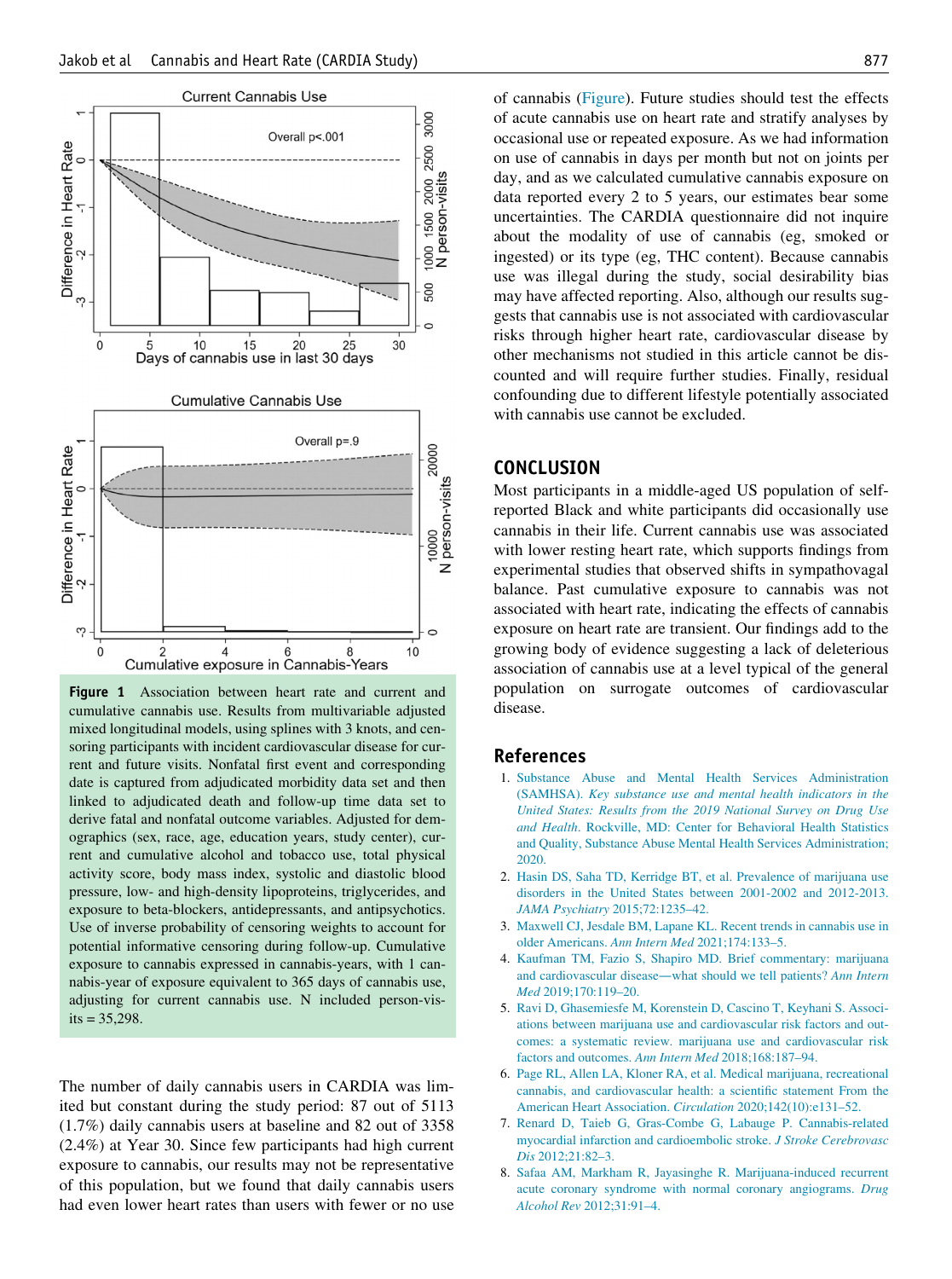- 9. [Mittleman MA, Lewis RA, Maclure M, Sherwood JB, Muller JE.](http://refhub.elsevier.com/S0002-9343(22)00132-2/sbref0009) [Triggering myocardial infarction by marijuana.](http://refhub.elsevier.com/S0002-9343(22)00132-2/sbref0009) Circulation [2001;103:2805–9.](http://refhub.elsevier.com/S0002-9343(22)00132-2/sbref0009)
- <span id="page-7-20"></span>10. [Jouanjus E, Lapeyre-Mestre M, Micallef J, et al. Cannabis use: signal](http://refhub.elsevier.com/S0002-9343(22)00132-2/sbref0010) [of increasing risk of serious cardiovascular disorders.](http://refhub.elsevier.com/S0002-9343(22)00132-2/sbref0010) J Am Heart Assoc [2014;3:e000638.](http://refhub.elsevier.com/S0002-9343(22)00132-2/sbref0010)
- <span id="page-7-10"></span><span id="page-7-0"></span>11. Stanley C, O'[Sullivan SE. Vascular targets for cannabinoids: animal](http://refhub.elsevier.com/S0002-9343(22)00132-2/sbref0011) and human studies. Br J Pharmacol [2014;171:1361–78.](http://refhub.elsevier.com/S0002-9343(22)00132-2/sbref0011)
- <span id="page-7-11"></span><span id="page-7-1"></span>12. [Sidney S, Beck JE, Tekawa IS, Quesenberry CP, Friedman GD. Mari](http://refhub.elsevier.com/S0002-9343(22)00132-2/sbref0012)[juana use and mortality.](http://refhub.elsevier.com/S0002-9343(22)00132-2/sbref0012) Am J Public Health 1997;87:585–90.
- 13. [Sidney S. Cardiovascular consequences of marijuana use.](http://refhub.elsevier.com/S0002-9343(22)00132-2/sbref0013) J Clin Pharmacol [2002;42:64S–70S.](http://refhub.elsevier.com/S0002-9343(22)00132-2/sbref0013)
- <span id="page-7-12"></span>14. [Andreasson S, Allebeck P. Cannabis and mortality among young men:](http://refhub.elsevier.com/S0002-9343(22)00132-2/sbref0014) [a longitudinal study of Swedish conscripts.](http://refhub.elsevier.com/S0002-9343(22)00132-2/sbref0014) Scand J Soc Med [1990;18:9–15.](http://refhub.elsevier.com/S0002-9343(22)00132-2/sbref0014)
- <span id="page-7-13"></span><span id="page-7-9"></span>15. [Reis JP, Auer R, Bancks MP, et al. Cumulative lifetime marijuana use](http://refhub.elsevier.com/S0002-9343(22)00132-2/sbref0015) [and incident cardiovascular disease in middle age: the coronary artery](http://refhub.elsevier.com/S0002-9343(22)00132-2/sbref0015) [risk development in young adults \(CARDIA\) study.](http://refhub.elsevier.com/S0002-9343(22)00132-2/sbref0015) Am J Public Health [2017;107:601–6.](http://refhub.elsevier.com/S0002-9343(22)00132-2/sbref0015)
- <span id="page-7-14"></span>16. [De Bacquer D, De Backer G, Kornitzer M, Blackburn H. Prognostic](http://refhub.elsevier.com/S0002-9343(22)00132-2/sbref0016) [value of ECG findings for total, cardiovascular disease, and coronary](http://refhub.elsevier.com/S0002-9343(22)00132-2/sbref0016) [heart disease death in men and women.](http://refhub.elsevier.com/S0002-9343(22)00132-2/sbref0016) Heart 1998;80:570-7.
- <span id="page-7-15"></span><span id="page-7-2"></span>17. [Auer R, Sidney S, Goff D, et al. Lifetime marijuana use and subclini](http://refhub.elsevier.com/S0002-9343(22)00132-2/sbref0017)[cal atherosclerosis: the coronary artery risk development in young](http://refhub.elsevier.com/S0002-9343(22)00132-2/sbref0017) [adults \(CARDIA\) study.](http://refhub.elsevier.com/S0002-9343(22)00132-2/sbref0017) Addiction 2018;113:845–56.
- 18. [Jakob J, Stalder O, Syrogiannouli L, et al. Association between mari](http://refhub.elsevier.com/S0002-9343(22)00132-2/sbref0018)[juana use and electrocardiographic abnormalities by middle age the](http://refhub.elsevier.com/S0002-9343(22)00132-2/sbref0018) [coronary artery risk development in young adults \(CARDIA\) study.](http://refhub.elsevier.com/S0002-9343(22)00132-2/sbref0018) Addiction [2021;116:583–95.](http://refhub.elsevier.com/S0002-9343(22)00132-2/sbref0018)
- <span id="page-7-16"></span>19. [Jakob J, von Wyl R, Stalder O, et al. Cumulative marijuana use and](http://refhub.elsevier.com/S0002-9343(22)00132-2/sbref0019) [carotid intima-media thickness at middle age: the CARDIA study.](http://refhub.elsevier.com/S0002-9343(22)00132-2/sbref0019) Am J Med [2021;134:777–787.e779.](http://refhub.elsevier.com/S0002-9343(22)00132-2/sbref0019)
- <span id="page-7-21"></span><span id="page-7-3"></span>20. [Nwabuo CC, Appiah D, Moreira HT, et al. Temporal changes in rest](http://refhub.elsevier.com/S0002-9343(22)00132-2/sbref0020)[ing heart rate, left ventricular dysfunction, heart failure and cardiovas](http://refhub.elsevier.com/S0002-9343(22)00132-2/sbref0020)[cular disease: CARDIA study.](http://refhub.elsevier.com/S0002-9343(22)00132-2/sbref0020) Am J Med 2020;133:946–53.
- <span id="page-7-4"></span>21. [Franz CA, Frishman WH. Marijuana use and cardiovascular disease.](http://refhub.elsevier.com/S0002-9343(22)00132-2/sbref0021) Cardiol Rev [2016;24:158–62.](http://refhub.elsevier.com/S0002-9343(22)00132-2/sbref0021)
- <span id="page-7-22"></span><span id="page-7-5"></span>22. [Benowitz NL, Jones RT. Cardiovascular effects of prolonged delta-9](http://refhub.elsevier.com/S0002-9343(22)00132-2/sbref0022) [tetrahydrocannabinol ingestion.](http://refhub.elsevier.com/S0002-9343(22)00132-2/sbref0022) Clin Pharmacol Ther 1975;18:287–97.
- <span id="page-7-6"></span>23. [Benowitz NL, Jones RT. Prolonged delta-9-tetrahydrocannabinol](http://refhub.elsevier.com/S0002-9343(22)00132-2/sbref0023) [ingestion. Effects of sympathomimetic amines and autonomic block](http://refhub.elsevier.com/S0002-9343(22)00132-2/sbref0023)ades. [Clin Pharmacol Ther](http://refhub.elsevier.com/S0002-9343(22)00132-2/sbref0023) 1977;21:336–42.
- <span id="page-7-23"></span><span id="page-7-7"></span>24. [Pacher P, B](http://refhub.elsevier.com/S0002-9343(22)00132-2/sbref0024)átkai S, Kunos G. Cardiovascular pharmacology of cannabinoids. [Handb Exp Pharmacol](http://refhub.elsevier.com/S0002-9343(22)00132-2/sbref0024) 2005:599–625.
- <span id="page-7-24"></span><span id="page-7-8"></span>25. [O'Sullivan SE. Phytocannabinoids and the Cardiovascular System. In:](http://refhub.elsevier.com/S0002-9343(22)00132-2/sbref0025) Pertwee R, ed. Handbook of Cannabis[, Oxford: Oxford University](http://refhub.elsevier.com/S0002-9343(22)00132-2/sbref0025) [Press; 2014.](http://refhub.elsevier.com/S0002-9343(22)00132-2/sbref0025)
- <span id="page-7-25"></span>26. [Kanakis C Jr., Pouget JM, Rosen KM. The effects of delta-9-tetrahy](http://refhub.elsevier.com/S0002-9343(22)00132-2/sbref0026)[drocannabinol \(cannabis\) on cardiac performance with and without](http://refhub.elsevier.com/S0002-9343(22)00132-2/sbref0026) beta blockade. Circulation [1976;53:703–7.](http://refhub.elsevier.com/S0002-9343(22)00132-2/sbref0026)
- <span id="page-7-26"></span><span id="page-7-17"></span>27. [Jones RT. Cardiovascular system effects of marijuana.](http://refhub.elsevier.com/S0002-9343(22)00132-2/sbref0027) J Clin Pharmacol [2002;42:58s–63s.](http://refhub.elsevier.com/S0002-9343(22)00132-2/sbref0027)
- <span id="page-7-18"></span>28. [Schmid K, Schonlebe J, Drexler H, Mueck-Weymann M. The effects](http://refhub.elsevier.com/S0002-9343(22)00132-2/sbref0028) [of cannabis on heart rate variability and well-being in young men.](http://refhub.elsevier.com/S0002-9343(22)00132-2/sbref0028) [Pharmacopsychiatry](http://refhub.elsevier.com/S0002-9343(22)00132-2/sbref0028) 2010;43:147–50.
- 29. [Auer R, Vittinghoff E, Yaffe K, et al. Association between lifetime](http://refhub.elsevier.com/S0002-9343(22)00132-2/sbref0029) [marijuana use and cognitive function in middle age: the coronary](http://refhub.elsevier.com/S0002-9343(22)00132-2/sbref0029) [artery risk development in young adults \(CARDIA\) study.](http://refhub.elsevier.com/S0002-9343(22)00132-2/sbref0029) JAMA Intern Med [2016;176:352–61.](http://refhub.elsevier.com/S0002-9343(22)00132-2/sbref0029)
- <span id="page-7-19"></span>30. [Bancks MP, Auer R, Carr JJ, et al. Self-reported marijuana use](http://refhub.elsevier.com/S0002-9343(22)00132-2/sbref0030) [over 25 years and abdominal adiposity: the Coronary Artery Risk](http://refhub.elsevier.com/S0002-9343(22)00132-2/sbref0030)

[Development in Young Adults \(CARDIA\) Study.](http://refhub.elsevier.com/S0002-9343(22)00132-2/sbref0030) Addiction [2018;113:689–98.](http://refhub.elsevier.com/S0002-9343(22)00132-2/sbref0030)

- 31. [Pope ZC, Gabriel KP, Whitaker KM, et al. Association between objec](http://refhub.elsevier.com/S0002-9343(22)00132-2/sbref0031)[tive activity intensity and heart rate variability: cardiovascular disease](http://refhub.elsevier.com/S0002-9343(22)00132-2/sbref0031) [risk factor mediation \(CARDIA\).](http://refhub.elsevier.com/S0002-9343(22)00132-2/sbref0031) Med Sci Sports Exerc [2020;52:1314–21.](http://refhub.elsevier.com/S0002-9343(22)00132-2/sbref0031)
- 32. [Auer R, Vittinghoff E, Kiefe C, et al. Change in physical activity after](http://refhub.elsevier.com/S0002-9343(22)00132-2/sbref0032) [smoking cessation: the coronary artery risk development in young](http://refhub.elsevier.com/S0002-9343(22)00132-2/sbref0032) [adults \(CARDIA\) study.](http://refhub.elsevier.com/S0002-9343(22)00132-2/sbref0032) Addiction 2014;109:1172–83.
- 33. [Jacobs DR Jr., Hahn LP, Haskell WL, Pirie P, Sidney S. Validity and](http://refhub.elsevier.com/S0002-9343(22)00132-2/sbref0033) [reliability of short physical activity history: cardia and the Minnesota](http://refhub.elsevier.com/S0002-9343(22)00132-2/sbref0033) heart health program. [J Cardiopulm Rehabil](http://refhub.elsevier.com/S0002-9343(22)00132-2/sbref0033) 1989;9:448-59.
- 34. [Folsom AR, Lutsey PL, Pope ZC, et al. Resting heart rate and inci](http://refhub.elsevier.com/S0002-9343(22)00132-2/sbref0034)[dence of venous thromboembolism.](http://refhub.elsevier.com/S0002-9343(22)00132-2/sbref0034) Res Pract Thromb Haemost [2019;4:238–46.](http://refhub.elsevier.com/S0002-9343(22)00132-2/sbref0034)
- 35. [Latvala A, Kuja-Halkola R, Almqvist C, Larsson H, Lichtenstein P. A](http://refhub.elsevier.com/S0002-9343(22)00132-2/sbref0035) [longitudinal study of resting heart rate and violent criminality in more](http://refhub.elsevier.com/S0002-9343(22)00132-2/sbref0035) [than 700 000 men.](http://refhub.elsevier.com/S0002-9343(22)00132-2/sbref0035) JAMA Psychiatry 2015;72:971–8.
- 36. [Habibi M, Chahal H, Greenland P, et al. Resting heart rate, short-term](http://refhub.elsevier.com/S0002-9343(22)00132-2/sbref0036) [heart rate variability and incident atrial fibrillation \(from the multi-eth](http://refhub.elsevier.com/S0002-9343(22)00132-2/sbref0036)[nic study of atherosclerosis \(MESA\)\).](http://refhub.elsevier.com/S0002-9343(22)00132-2/sbref0036) Am J Cardiol 2019;124:1684–9.
- 37. McAlister FA, Wiebe N, Ezekowitz JA, Leung AA, Armstrong PW. Meta-analysis: beta-blocker dose, heart rate reduction, and death in patients with heart failure. Ann Intern Med 2009;150:784-94. https:// doi.org/[10.7326/0003-4819-150-11-200906020-00006.](https://doi.org/10.7326/0003-4819-150-11-200906020-00006)
- 38. [Kovar D, Cannon CP, Bentley JH, Charlesworth A, Rogers WJ. Does](http://refhub.elsevier.com/S0002-9343(22)00132-2/sbref0038) [initial and delayed heart rate predict mortality in patients with acute](http://refhub.elsevier.com/S0002-9343(22)00132-2/sbref0038) [coronary syndromes?](http://refhub.elsevier.com/S0002-9343(22)00132-2/sbref0038) Clin Cardiol 2004;27:80–6.
- 39. [Palatini P, Julius S. Elevated heart rate: a major risk factor for cardio](http://refhub.elsevier.com/S0002-9343(22)00132-2/sbref0039)vascular disease. [Clin Exp Hypertens](http://refhub.elsevier.com/S0002-9343(22)00132-2/sbref0039) 2004;26:637–44.
- 40. [Diaz A, Bourassa MG, Guertin MC, Tardif JC. Long-term prognostic](http://refhub.elsevier.com/S0002-9343(22)00132-2/sbref0040) [value of resting heart rate in patients with suspected or proven coro](http://refhub.elsevier.com/S0002-9343(22)00132-2/sbref0040)[nary artery disease.](http://refhub.elsevier.com/S0002-9343(22)00132-2/sbref0040) Eur Heart J 2005;26:967–74.
- 41. National Institute on Alcohol Abuse and Alcoholism. Helping Patients Who Drink Too Much: A Clinician's Guide. Available at: [https://pubs.](https://pubs.niaaa.nih.gov/publications/practitioner/cliniciansguide2005/guide.pdf) [niaaa.nih.gov/publications/practitioner/cliniciansguide2005/guide.pdf.](https://pubs.niaaa.nih.gov/publications/practitioner/cliniciansguide2005/guide.pdf) Accessed March 13, 2022.
- 42. [Kertesz SG, Pletcher MJ, Safford M, et al. Illicit drug use in young](http://refhub.elsevier.com/S0002-9343(22)00132-2/sbref0042) [adults and subsequent decline in general health: the coronary artery](http://refhub.elsevier.com/S0002-9343(22)00132-2/sbref0042) [risk development in young adults \(CARDIA\) study.](http://refhub.elsevier.com/S0002-9343(22)00132-2/sbref0042) Drug Alcohol Depend [2007;88\(2-3\):224–33.](http://refhub.elsevier.com/S0002-9343(22)00132-2/sbref0042)
- 43. [Di Bari M, Van De Poll-Franse LV, Onder G, et al. Antihypertensive](http://refhub.elsevier.com/S0002-9343(22)00132-2/sbref0043) [medications and differences in muscle mass in older persons: the health,](http://refhub.elsevier.com/S0002-9343(22)00132-2/sbref0043) [aging and body composition study.](http://refhub.elsevier.com/S0002-9343(22)00132-2/sbref0043) J Am Geriatr Soc 2004;52(6):961–6.
- 44. [Pletcher MJ, Vittinghoff E, Kalhan R, et al. Association between mari](http://refhub.elsevier.com/S0002-9343(22)00132-2/sbref0044)[juana exposure and pulmonary function over 20 years.](http://refhub.elsevier.com/S0002-9343(22)00132-2/sbref0044) JAMA [2012;307\(2\):173–81.](http://refhub.elsevier.com/S0002-9343(22)00132-2/sbref0044)
- 45. [Hern](http://refhub.elsevier.com/S0002-9343(22)00132-2/sbref0045)án MA, Brumback B, Robins JM. Marginal structural models to [estimate the causal effect of zidovudine on the survival of HIV-posi](http://refhub.elsevier.com/S0002-9343(22)00132-2/sbref0045)tive men. Epidemiology 2000;11(5):561-70.
- 46. [Rodondi N, Pletcher MJ, Liu K, Hulley SB, Sidney S, Coronary Artery](http://refhub.elsevier.com/S0002-9343(22)00132-2/sbref0046) [Risk Development in Young Adults Study. Marijuana use, diet, body](http://refhub.elsevier.com/S0002-9343(22)00132-2/sbref0046) [mass index, and cardiovascular risk factors \(from the CARDIA study\).](http://refhub.elsevier.com/S0002-9343(22)00132-2/sbref0046) Am J Cardiol [2006;98\(4\):478–84.](http://refhub.elsevier.com/S0002-9343(22)00132-2/sbref0046)

# SUPPLEMENTARY DATA

Supplementary data to this article can be found online at <https://doi.org/10.1016/j.amjmed.2022.01.057>.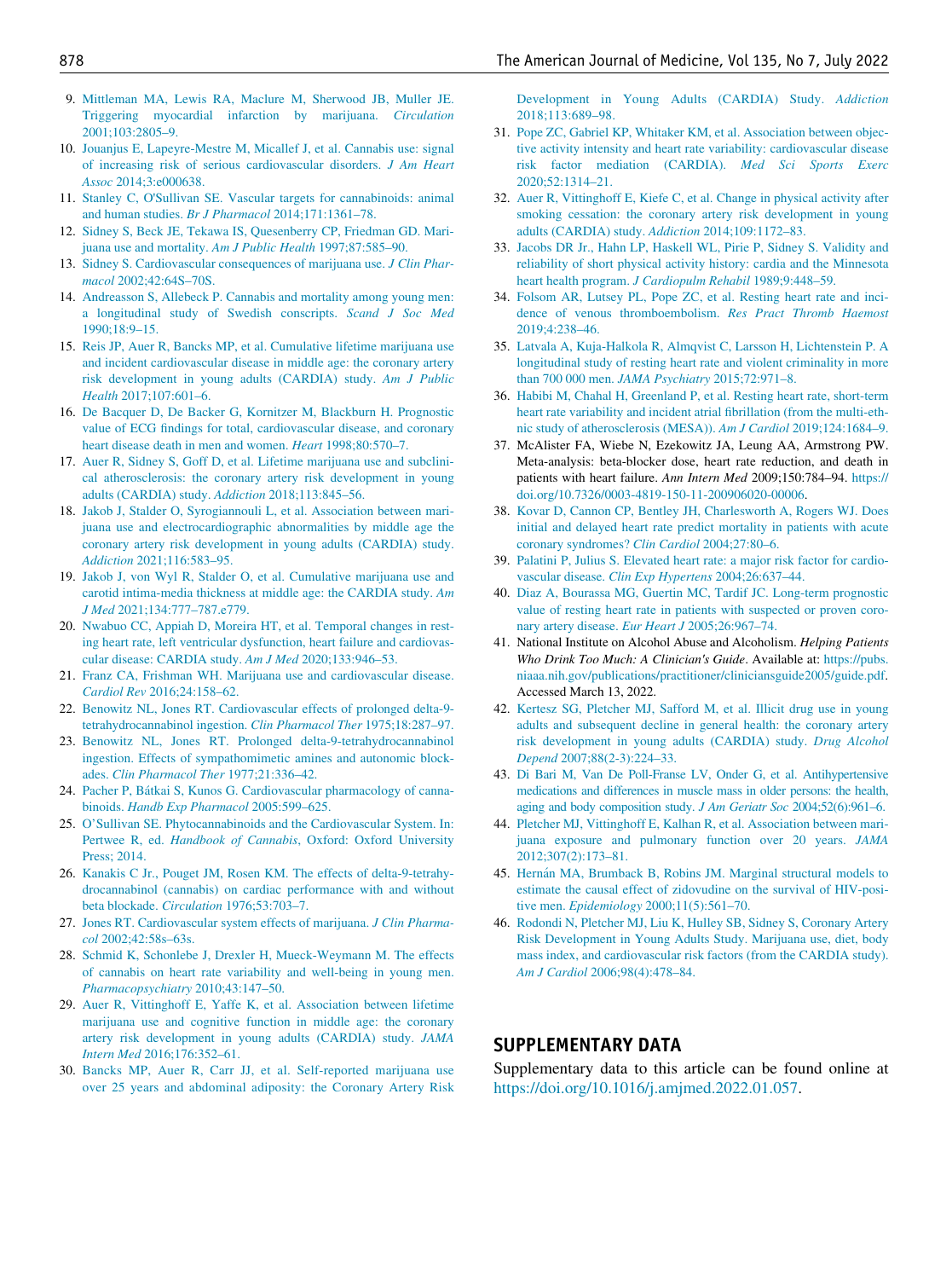#### eMethods

# Measurements. See the CARDIA study.<sup>[17](#page-7-2)</sup>

Alcohol exposure. Alcohol consumption was measured during each CARDIA visit. We estimated lifetime alcohol consumption in "drink-years," defining 1 drink-year as the amount of alcohol consumed in 1 year by a person consum-ing 1 drink/d, as previously reported.<sup>[33](#page-7-11)</sup> Categories of alcohol consumption (abstinent, light, heavy) were based on the sex-specific weekly maximum drinking limits published by the National Institute on Alcohol Abuse and Alcoholism [for men  $>14$  (women  $>7$ ) standard drinks/wk or  $>4$  ( $>3$ ) drinks/d].<sup>[41](#page-7-21)</sup> Acute heavy exposure to alcohol (bingeing) at the Year 20 visit was defined as reporting 5 or more drinks to the following question, "During the past 24 hours, how many drinks have you had?" Information on bingeing was also was elicited in a separate question and allowed us to estimate the cumulative number of binge-drinking days. Alcohol consumption was measured during each CARDIA visits. Participants were asked, "Did you drink any alcoholic beverages in the past year?" and 3 follow-up questions regarding how many drinks of wine, beer, and liquor they usually consumed per week. Assuming that 1 drink of beer, wine, or liquor contains 16.7 mL, 17.0 mL, or 19.1 mL of ethanol, respectively (per CARDIA protocol), we estimated total ethanol consumption per week in milliliters of ethanol and divided it by 17.24 mL of ethanol per average drink to estimate the usual number of drinks per week that each participant reported at each visit. We estimated lifetime alcohol consumption in "drink-years," defining 1 drink-year as the amount of alcohol consumed in 1 year by a person consuming 1 drink/d  $(365 \text{ d/y} \times 17.24 \text{ mL of alcohol})$  $d = 6293$  mL of alcohol). Binge drinking at the Year 20 visit was assessed directly by asking participants: "During the past 30 days, on how many days did you have 5 or more drinks on the same occasion?" For the other visits, we computed bingeing as follows: At each visit, participants were asked: "In the past month what is the largest number of drinks you had in one day?" At baseline, participants were additionally asked: "How many days in the past month did you have about (number of drinks answered in the previous question) drinks?" We used the number of days participants reported having 5 or more drinks for these visits. For bingedrinking events at the Year 7 visit, we used the closest available information about the number of days patients reported having 5 or more drinks if they reported having such a use in 1 day within the last month at the Year 7 visit.

Other illicit drug exposure. Other illicit substances queried included cocaine (including other forms of cocaine such as crack, powder, free base), amphetamines (speed, uppers, methamphetamines) and heroin.<sup>[42](#page-7-22)</sup> Participants were asked: "Have you ever used (substance)?"; "During the last 30 days, on how many days did you use (substance)?" and "How many times in your lifetime have you used (substance)?" The number of days on cocaine, crack, speed,

methamphetamines, and heroin over the study duration was computed using current exposure at each visit and replaced by lifetime exposure when the latter was higher.

Cardiovascular risk factors. Blood pressure was measured on the right arm with a Hawksley random zero sphygmomanometer (WA Baum Company) by trained and certified technicians using standardized methods after the participant had rested for 5 minutes at baseline and Year 7, and at Year 20, a digital blood pressure monitor (Omron HEM-907XL; Online Fitness, Santa Monica, CA) was used.

Three measurements were obtained at 1-minute intervals. The average of the second and third measurements was used in analyses. Fasting total cholesterol and triglycerides were measured enzymatically at baseline, Years 7, and 20 by the Northwest Lipid Research Laboratory at the University of Washington. For all visits, high-density lipoprotein (HDL) cholesterol was determined by dextran sulfate −magnesium precipitation on the Abbot Spectrum, and low-density lipoprotein (LDL) cholesterol was calculated using the Friedewald equation. $42$  At each visit, weight and height were measured, and body mass index (BMI) was calculated as weight in kilograms divided by height in meters squared.

Beta-blocking medication. To evaluate the magnitude of heart rate differences associated with cannabis or tobacco use, we contrasted it to the heart rate difference with betablocking medication use. Use of medication was recorded at each clinical visit. All medications reported by the patients were recorded verbatim and coded through a centralized automated system and according to the Iowa Drug Information Services (IDIS; http://citeseerx.ist.psu.edu/ viewdoc/download;jsessionxml:id=63F7C4551D35213274 A7983C7E934392?doi=10.1.1.674.2511&rep=rep1&type=pdf). This has been done in other studies on use of antihypertensive agents. $43$  We used the American Hospital Formulary Services (AHSF) and the Women's Health and Aging Study (WHAS) classifications to classify beta-blocking medications.<sup>[17](#page-7-2)</sup> We evaluated current use of beta-blockers at every clinical visit separately and classified participants in either currently taking betablockers or not.

Statistical analyses. *Cannabis use*. We present an example of 2 participant included in the study illustrating the method for computing cannabis-years more fully and how we applied linear imputation (Box 1). This is the same method of imputation used in a previous publication by our research group.<sup>[44](#page-7-24)</sup>

According to Box 1, the participant reported having used cannabis 100 to 499 times during the lifetime (categorical variable life\_) at the baseline examination (visit 0). This was used to estimate the exposure prior to the first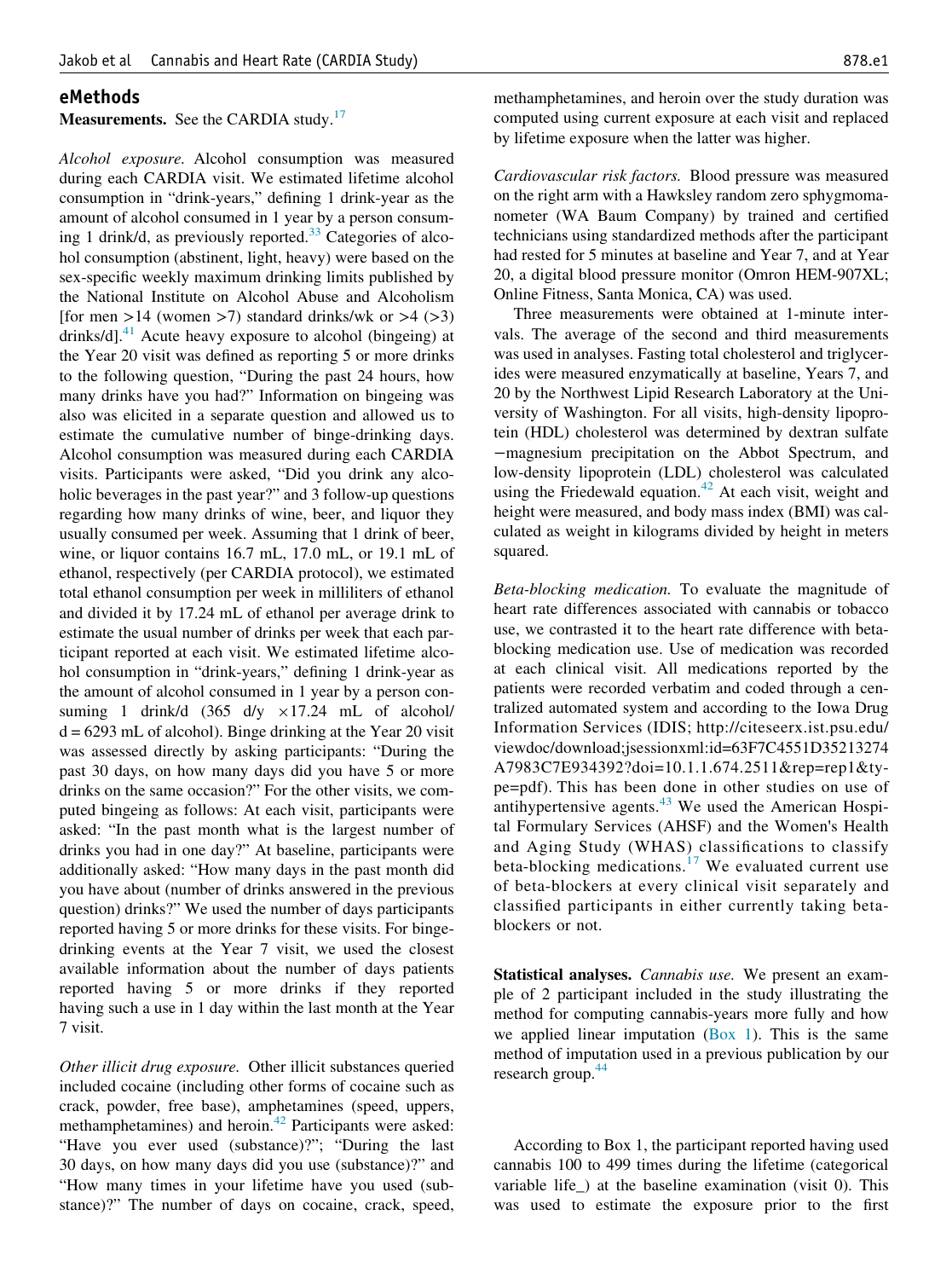Box 1 Example of Computing Cannabis-Years for One Participant

|                |                      | visit mj30d_ mj30d_imp domj life_ |       |                             | yomj_max |
|----------------|----------------------|-----------------------------------|-------|-----------------------------|----------|
| $\Omega$       | 15                   | 15                                | 300   | 100 to 499 times            | 0.82     |
| $\mathbf{1}$   |                      | 15                                | 482   |                             | 1.32     |
| $\overline{c}$ | 20                   | 20                                | 725   | 100 to 499 times            | 1.99     |
| 3              | $\ddot{\phantom{0}}$ | 20                                | 968   |                             | 2.65     |
| 4              |                      | 4                                 | 1017  |                             | 2.79     |
| 5              | 4                    | 4                                 |       | 1066 100 to 499 times 2.92  |          |
| 6              |                      | 4                                 | 1115. |                             | 3.05     |
| $\overline{7}$ | 20                   | 20                                |       | 1358 100 to 499 times 3.72  |          |
| 8              | $\bullet$            | 20                                | 1601. |                             | 4.39     |
| 9              |                      | 20                                | 1844. |                             | 5.05     |
| 10             | 20                   | 20                                |       | 2087 500 to 1000 times 5.72 |          |
| 11             |                      | 20                                | 2330. |                             | 6.38     |
| 12             |                      | 20                                | 2573. |                             | 7.05     |
| 13             |                      | 10                                | 2695. |                             | 7.38     |
| 14             |                      | 10                                | 2817. |                             | 7.72     |
| 15             | 10                   | 10                                |       | 2939 500 to 1000 times 8.05 |          |
| 16             |                      | 10                                | 3061. |                             | 8.39     |
| 17             |                      | 10                                | 3183. |                             | 8.72     |
| 18             |                      | $\mathbf{1}$                      | 3195. |                             | 8.75     |
| 19             |                      | $\mathbf{1}$                      | 3207. |                             | 8.79     |
| 20             | 1                    | $\mathbf{1}$                      |       | 3219 100 to 499 times       | 8.82     |
|                |                      |                                   |       |                             |          |

Visit = visit year;  $mj30d$  = Self-reported days of using cannabis during the month before the visit ("During the last 30 days, on how many days did you use cannabis?"); mj30d\_imp = imputed mj30d\_ variable; domj = computed cumulative days of cannabis use; life\_ = self-reported lifetime use of cannabis queried at each visit ("About how many times in your lifetime have you used cannabis?"); yomj\_max = computed cumulative years of cannabis use (domj/365).

examination (domj at visit  $0 = 300$ , where domj signifies "days of cannabis").

At this baseline examination, the participant reported using cannabis 15 days per month (mj30d\_). Multiplied by

12.17 months (365/30), we estimated that this participant used cannabis 182 days in the first year after the first examination (15  $\times$  12.17). The number of days of cannabis use in the month before the baseline examination was imputed forward at year 1 (mj30d\_imp). At year 2, the participant reported using cannabis 20 days per month; at year 5, they reported 4 days per month. These numbers were imputed backward and forward; when there were an uneven number of intervals (preventing us from evenly splitting the imputation based on the prior value as opposed to the postvalue), the exposure at the prior interval was favored arbitrarily. Participants then accrued lifetime days of cannabis use over follow-up. The cumulative number of cannabis-years over lifetime is presented in the last column (yomj\_max). For this participant, the cumulative number of cannabis years was 8.82, corresponding to 3219 estimated days of cannabis use. We found no change in the estimates when using alternate methods for imputing missing values such as using the mean number of days of cannabis use between 2 examinations with data on this variable.

Inverse probability of censoring weights (IPCWs). To reduce the potential for informative censoring, we com-puted IPCWs.<sup>[44](#page-7-24)</sup> Covariables included in the pooled logistic regression model used to estimate the IPCWs were fixed covariables: race, sex, study center and education; and time-dependent covariables were lagged values of: age, study visits, pack-years of cigarette smoking, current smoking, drink-years of alcohol use, binge-drinking events, cumulative exposure to cocaine, crack, amphetamines, and heroin. Education, drink-years of alcohol exposure, and visits were all modeled as 3 knot restricted cubic splines.

STROBE Statement. Filled Checklist (pages refer to the text document only, with tables situated after references)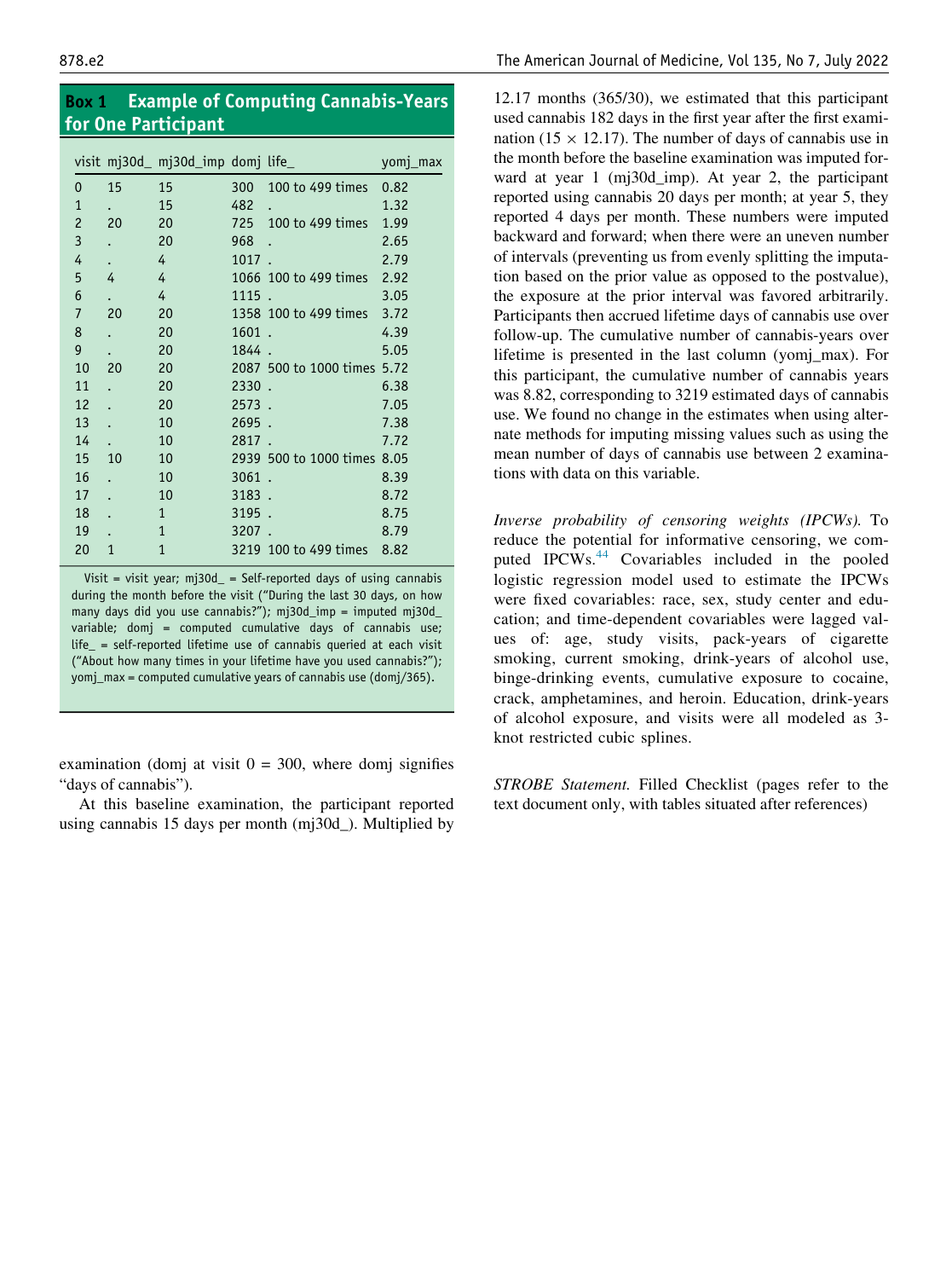|                              | Item no        | Recommendation                                                                                                                                                                                                  | Done                    | Page                                                              |
|------------------------------|----------------|-----------------------------------------------------------------------------------------------------------------------------------------------------------------------------------------------------------------|-------------------------|-------------------------------------------------------------------|
| <b>Title and abstract</b>    | $\mathbf{1}$   | (a) Indicate the study's design with a commonly used term in the title or the abstract<br>(b) Provide in the abstract an informative and balanced summary of what was done and what was found                   | $\sqrt{}$<br>$\sqrt{ }$ | $\mathbf{1}$<br>$\mathbf{1}$                                      |
| Introduction                 |                |                                                                                                                                                                                                                 |                         |                                                                   |
| Background/rationale         | $\overline{c}$ | Explain the scientific background and rationale for the investigation being reported                                                                                                                            |                         | $\mathbf{2}$                                                      |
| Objectives<br>Methods        | 3              | State specific objectives, including any prespecified hypotheses                                                                                                                                                | $\sqrt{$ , NA 2         |                                                                   |
| Study design                 | 4              | Present key elements of study design early in the paper                                                                                                                                                         | $\sqrt{ }$              | 2                                                                 |
| Setting                      | 5              | Describe the setting, locations, and relevant dates, including periods of recruitment, exposure, follow-up, and<br>data collection                                                                              | $\sqrt{}$               | 2, see also references<br>listed in the methods                   |
| Participants                 | 6              | (a) Give the eligibility criteria, and the sources and methods of selection of participants. Describe methods of<br>follow-up                                                                                   | $\sqrt{}$               | 2, see also references<br>listed in the methods<br>and Supplement |
|                              |                | (b) For matched studies, give matching criteria and number of exposed and unexposed                                                                                                                             |                         |                                                                   |
| Variables                    | $\overline{7}$ | Clearly define all outcomes, exposures, predictors, potential confounders, and effect modifiers. Give diagnostic<br>criteria, if applicable                                                                     | $\sqrt{}$               | 2-4 and Supplement                                                |
| Data sources/ measurement 8* |                | For each variable of interest, give sources of data and details of methods of assessment (measurement). Describe<br>comparability of assessment methods if there is more than one group                         | $\sqrt{ }$              | 3-4 and Supplement                                                |
| <b>Bias</b>                  | 9              | Describe any efforts to address potential sources of bias                                                                                                                                                       | $\sqrt{ }$              | 4 and Supplement                                                  |
| Study size                   | 10             | Explain how the study size was arrived at                                                                                                                                                                       | $\sqrt{ }$              | 2, 4                                                              |
| Quantitative variables       | 11             | Explain how quantitative variables were handled in the analyses. If applicable, describe which groupings were<br>chosen and why                                                                                 | $\sqrt{}$               | 3-4 and Supplement                                                |
| Statistical methods          | 12             | (a) Describe all statistical methods, including those used to control for confounding                                                                                                                           | $\sqrt{ }$              | $3 - 4$                                                           |
|                              |                | (b) Describe any methods used to examine subgroups and interactions                                                                                                                                             | $\sqrt{}$               | $3 - 4$                                                           |
|                              |                | (c) Explain how missing data were addressed                                                                                                                                                                     | $\sqrt{}$               | 4 and Supplement                                                  |
|                              |                | (d) If applicable, explain how loss to follow-up was addressed                                                                                                                                                  | $\sqrt{}$               | 4 and Supplement                                                  |
|                              |                | (e) Describe any sensitivity analyses                                                                                                                                                                           |                         | 4 and Supplement                                                  |
| Results                      |                |                                                                                                                                                                                                                 |                         |                                                                   |
| Participants                 | $13*$          | (a) Report numbers of individuals at each stage of study—eg numbers potentially eligible, examined for eligibil-<br>ity, confirmed eligible, included in the study, completing follow-up, and analysed          | $\sqrt{ }$              | $3 - 5$                                                           |
|                              |                | (b) Give reasons for non-participation at each stage                                                                                                                                                            | $\sqrt{ }$              | Supplement                                                        |
|                              |                | (c) Consider use of a flow diagram                                                                                                                                                                              |                         |                                                                   |
| Descriptive data             | $14*$          | (a) Give characteristics of study participants (eq demographic, clinical, social) and information on exposures and<br>potential confounders                                                                     |                         | 4, Table 1 and eTable 1                                           |
|                              |                | (b) Indicate number of participants with missing data for each variable of interest                                                                                                                             | $\sqrt{ }$              | 4, Table 1                                                        |
|                              |                | (c) Summarise follow-up time (eg, average and total amount)                                                                                                                                                     | $\sqrt{ }$              | $4 - 5$                                                           |
| Outcome data                 | $15*$          | Report numbers of outcome events or summary measures over time                                                                                                                                                  |                         | 4-5, Figure 1, Table 2,<br>eTables 2 to 5, eFigure 1              |
| Main results                 | 16             | (a) Give unadjusted estimates and, if applicable, confounder-adjusted estimates and their precision (eg, 95%<br>confidence interval). Make clear which confounders were adjusted for and why they were included | $\sqrt{ }$              | 4-5, Figure 1, Table 2,<br>eTable 2, eFigure 1                    |
|                              |                | (b) Report category boundaries when continuous variables were categorized                                                                                                                                       | $\sqrt{}$               | 4-5, Figure 1, Table 2,<br>eTable 2, eFigure 1                    |

878.e3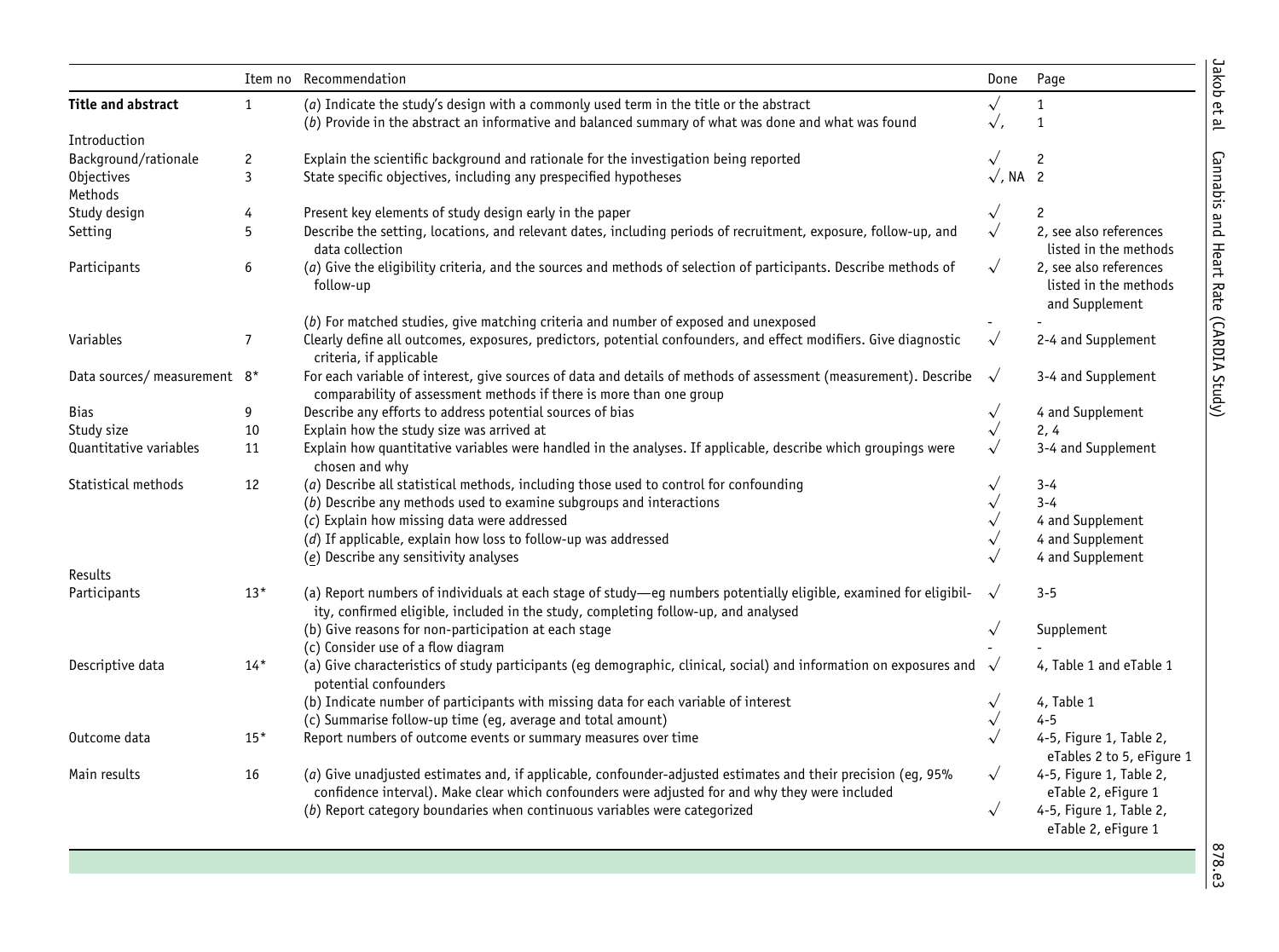| (Continued)       |         |                                                                                                                                                                               |      |                           |
|-------------------|---------|-------------------------------------------------------------------------------------------------------------------------------------------------------------------------------|------|---------------------------|
|                   | Item no | Recommendation                                                                                                                                                                | Done | Page                      |
|                   |         | (c) If relevant, consider translating estimates of relative risk into absolute risk for a meaningful time period                                                              |      |                           |
| Other analyses    | 17      | Report other analyses done—eq analyses of subgroups and interactions, and sensitivity analyses                                                                                |      | 5, eTables 3-8, eFigure 2 |
| Discussion        |         |                                                                                                                                                                               |      |                           |
| Key results       | 18      | Summarise key results with reference to study objectives                                                                                                                      |      |                           |
| Limitations       | 19      | Discuss limitations of the study, taking into account sources of potential bias or imprecision. Discuss both direc-<br>tion and magnitude of any potential bias               |      | 6                         |
| Interpretation    | 20      | Give a cautious overall interpretation of results considering objectives, limitations, multiplicity of analyses,<br>results from similar studies, and other relevant evidence |      | $6 - 7$                   |
| Generalisability  | 21      | Discuss the generalisability (external validity) of the study results                                                                                                         |      |                           |
| Other information |         |                                                                                                                                                                               |      |                           |
| Funding           | 22      | Give the source of funding and the role of the funders for the present study and, if applicable, for the original<br>study on which the present article is based              |      |                           |

\*Give information separately for exposed and unexposed groups.

**Note:** An Explanation and Elaboration article discusses each checklist item and gives methodological background and published examples of transparent reporting. The STROBE checklist is best used in conjunction with this article (freely available on the Web sites of PLoS Medicine at http://www.plosmedicine.org/, Annals of Internal Medicine at http://www.annals.org/, and Epidemiology at http://www.epidem.com/ ). Information on the STROBE Initiative is available at http://www.strobe-statement.org.

878.e4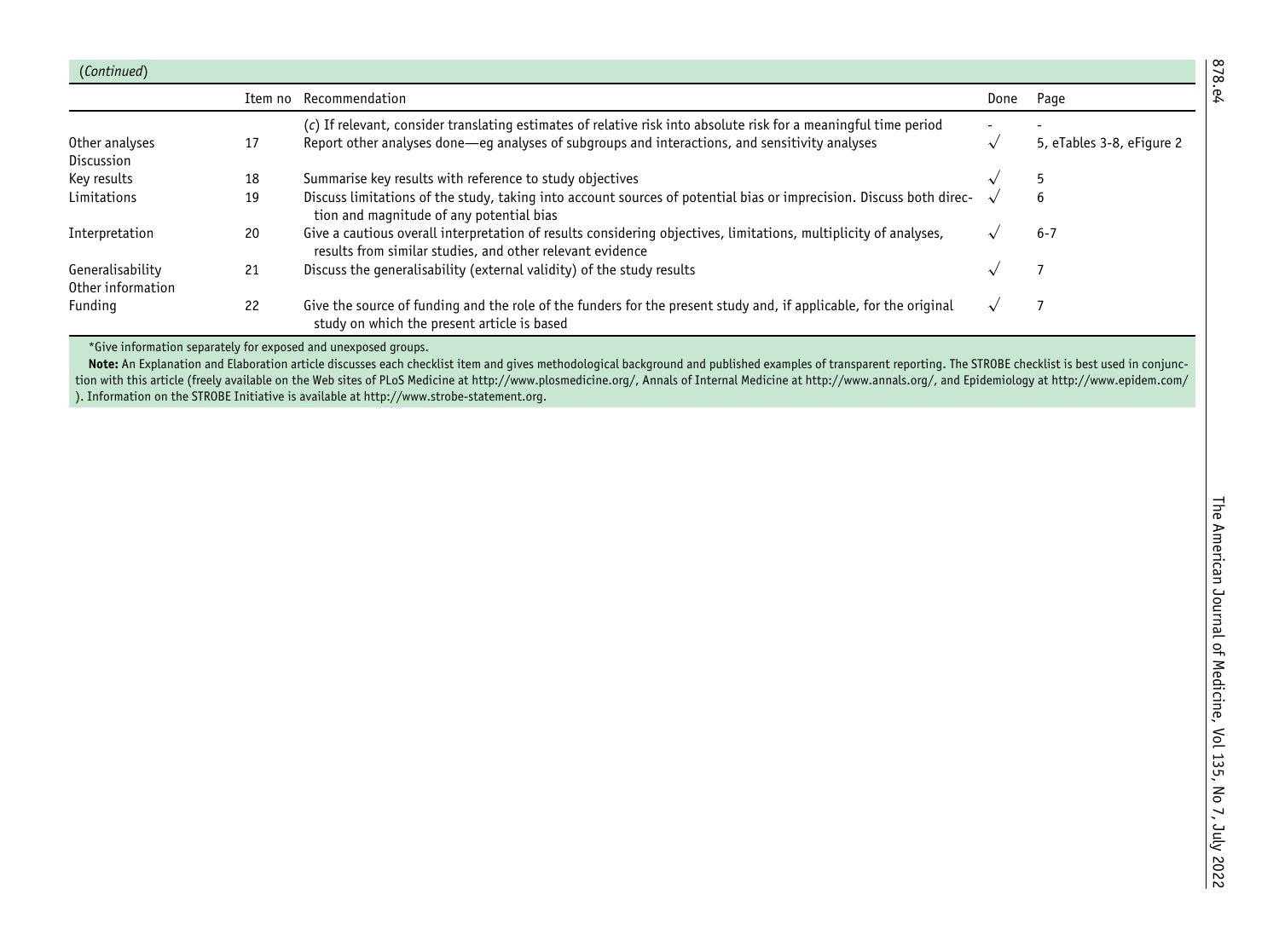$\mathcal{L}_{\mathcal{A}}$ 

<span id="page-12-0"></span>

| Supplementary Table 1 Characteristics of 5053 Participants with Heart Rate Measurement and Data on Cannabis Use at Baseline Visit |                       |                      |                      |                       |                        |
|-----------------------------------------------------------------------------------------------------------------------------------|-----------------------|----------------------|----------------------|-----------------------|------------------------|
| Variable                                                                                                                          | All                   | Never cannabis use*  | Past cannabis use*   | Current cannabis use* | $P$ Value <sup>T</sup> |
| N                                                                                                                                 | 5053                  | 1305 (26)            | 2321 (46)            | 1427 (28)             |                        |
| Age, median (Q1; Q3), years                                                                                                       | 25 (22; 28)           | 24 (21; 28)          | 26 (23; 28)          | 25 (22; 28)           | $-.001$                |
| Race/sex, n (col. %) $\overline{f}$                                                                                               |                       |                      |                      |                       | $-.001$                |
| <b>Black women</b>                                                                                                                | 1461 (29)             | 515 (39)             | 631 (27)             | 315 (22)              |                        |
| <b>Black men</b>                                                                                                                  | 1133 (22)             | 296 (23)             | 403 (17)             | 434 (30)              |                        |
| White women                                                                                                                       | 1299 (26)             | 269 (21)             | 749 (32)             | 281 (20)              |                        |
| White men                                                                                                                         | 1160 (23)             | 225(17)              | 538 (23)             | 397 (28)              |                        |
| Years of education, median                                                                                                        | 15(13;17)             | 15(13;17)            | 16(14; 18)           | 14 (12; 16)           | $-.001$                |
| $(Q1, Q3)$ , years                                                                                                                |                       |                      |                      |                       |                        |
| Study center, n (col. %)                                                                                                          |                       |                      |                      |                       | $-.001$                |
| Birmingham, AL                                                                                                                    | 1173 (23)             | 505 (39)             | 433 (19)             | 235 (16)              |                        |
| Chicago, IL                                                                                                                       | 1100 (22)             | 323 (25)             | 462 (20)             | 315 (22)              |                        |
| Minneapolis, MN                                                                                                                   | 1362 (27)             | 320 (25)             | 616 (27)             | 426 (30)              |                        |
| Oakland, CA                                                                                                                       | 1418 (28)             | 157 (12)             | 810 (35)             | 451 (32)              |                        |
| Substance use exposure                                                                                                            |                       |                      |                      |                       | $-.001$                |
| <b>Cannabis</b>                                                                                                                   |                       |                      |                      |                       |                        |
| Lifetime cannabis exposure, cannabis-years,                                                                                       |                       |                      |                      |                       |                        |
| n (col. %) $\frac{8}{3}$                                                                                                          |                       |                      |                      |                       |                        |
| 0 cannabis-years                                                                                                                  | 1305 (26)             | 1305 (100)           | 0(0)                 | 0(0)                  |                        |
| 0 to 0.5 cannabis-years                                                                                                           | 2561 (51)             | 0(0)                 | 1980 (85)            | 581 (41)              |                        |
| 0.5 to 2 cannabis-years                                                                                                           | 1187 (23)             | 0(0)                 | 341 (15)             | 846 (59)              |                        |
| >2 cannabis-years                                                                                                                 | 0(0)                  | 0(0)                 | 0(0)                 | 0(0)                  |                        |
| <b>Tobacco</b>                                                                                                                    |                       |                      |                      |                       | $-.001$                |
| Cigarette smoking, n (col. %)                                                                                                     |                       |                      |                      |                       |                        |
| Never smoker                                                                                                                      | 2765 (55)             | 1028 (79)            | 1223 (53)            | 514 (36)              |                        |
| Former smoker                                                                                                                     | 736 (15)              | 77(6)                | 417 (18)             | 242 (17)              |                        |
| Current smoker                                                                                                                    | 1552 (31)             | 200(15)              | 681 (29)             | 671 (47)              |                        |
| Number of cigarettes per day in current tobacco                                                                                   | 13(6; 20)             | 12(5; 20)            | 13(6; 20)            | 13 (6; 20)            | $\cdot$ 3              |
| smokers, median (Q1; Q3)                                                                                                          |                       |                      |                      |                       |                        |
| Pack-years over lifetime in ever tobacco                                                                                          | 5(1; 7)               | 4(1; 6)              | 5(1; 7)              | 5(1; 7)               | .19                    |
| smokers, median $(Q1, Q3)^{\parallel}$                                                                                            |                       |                      |                      |                       |                        |
| Start age of smoking cigarettes, median                                                                                           | 16(15;18)             | 16(15; 19)           | 16(15; 19)           | 16 (14; 18)           | .090                   |
| (Q1; Q3), years                                                                                                                   |                       |                      |                      |                       |                        |
| Alcohol                                                                                                                           |                       |                      |                      |                       |                        |
| Lifetime alcohol exposure among ever<br>drinkers, drink-years, median $(Q1, Q3)$ <sup>9</sup>                                     | 1(0; 1)               | 1(0; 1)              | 1(0; 1)              | 1(0; 2)               | $-.001$                |
|                                                                                                                                   |                       |                      |                      |                       |                        |
| Drink in last 24 h (row %)<br>0 drinks/24 h                                                                                       |                       |                      |                      | 873 (61)              | < .001                 |
| 1-2 drinks/24 h                                                                                                                   | 3786 (75)<br>908 (18) | 1136 (87)<br>130(10) | 1777(77)<br>414 (18) | 364 (26)              |                        |
| $>2$ drinks/24 h                                                                                                                  | 359(7)                | 39(3)                | 130(6)               | 190 (13)              |                        |
| Lifetime exposure to alcohol bingeing, binge drink-                                                                               |                       |                      |                      |                       | $-.001$                |
| ing days, n (col %)**                                                                                                             |                       |                      |                      |                       |                        |
| Never reported bingeing                                                                                                           | 3511 (69)             | 1124 (86)            | 1680 (72)            | 707 (50)              |                        |
| $\leq$ 250 bingeing days                                                                                                          | 1,542(31)             | 181 (14)             | 641 (28)             | 720 (50)              |                        |
| >250 bingeing days                                                                                                                | 0(0)                  | 0(0)                 | 0(0)                 | 0(0)                  |                        |
| <b>Physical activity</b>                                                                                                          |                       |                      |                      |                       |                        |
| Physical activity score, median (Q1; Q3) <sup>††</sup>                                                                            | 421 (198; 579)        | 369 (156; 515)       | 415 (196; 569)       | 477 (239; 648)        | $-.001$                |
| Anthropomorphic variable                                                                                                          | 24 $(\pm 5)$          | 25 $(\pm 5)$         | 24 $(\pm 5)$         | 24 $(\pm 5)$          | 0.053                  |
| BMI, mean $(SD)^{\ddagger\ddagger}$                                                                                               |                       |                      |                      |                       |                        |
| Cardiovascular risk factors                                                                                                       |                       |                      |                      |                       |                        |
| Systolic blood pressure, mean (SD),                                                                                               | 110 $(\pm 11)$        | 110 $(\pm 11)$       | 110 $(\pm 11)$       | 112 $(\pm 11)$        | $-.001$                |
| in mm Hq                                                                                                                          |                       |                      |                      |                       |                        |
| Diastolic blood pressure, mean (SD),                                                                                              | 69 $(\pm 10)$         | 69 $(\pm 10)$        | 69 $(±9)$            | 68 $(\pm 10)$         | $.6\,$                 |
| in mm Hq                                                                                                                          |                       |                      |                      |                       |                        |
| LDL-cholesterol, mean (SD), in mg/dL                                                                                              | 109 $(\pm 31)$        | 109 $(\pm 32)$       | 110 $(\pm 31)$       | 107 $(\pm 31)$        | .030                   |
| HDL-cholesterol, mean (SD), in mg/dL                                                                                              | 53 $(\pm 13)$         | 52 $(\pm 13)$        | 54 $(\pm 13)$        | 53 $(\pm 14)$         | .013                   |
| Triglycerides, median (Q1; Q3), in mg/dL                                                                                          | 73 (45; 84)           | 70 (44; 83)          | 72 (45; 83)          | 76 (48; 87)           | $-.001$                |
| Diabetes, n (col %)                                                                                                               | 43 (1)                | 12(1)                | 23(1)                | 8(1)                  | .4                     |
| Medication                                                                                                                        |                       |                      |                      |                       |                        |
| Currently using betablocker, n (col %)                                                                                            | 44 (1)                | 16(1)                | 22(1)                | 6(0)                  | .067                   |
| Currently using antidepressant drugs,                                                                                             | 24(0)                 | 4(0)                 | 14(1)                | 6(0)                  | .4                     |
| $n$ (col %)                                                                                                                       |                       |                      |                      |                       |                        |
| Currently using antipsychotic drugs,                                                                                              | 10(0)                 | 3(0)                 | 5(0)                 | 2(0)                  | .8                     |
| n (col. %)                                                                                                                        |                       |                      |                      |                       |                        |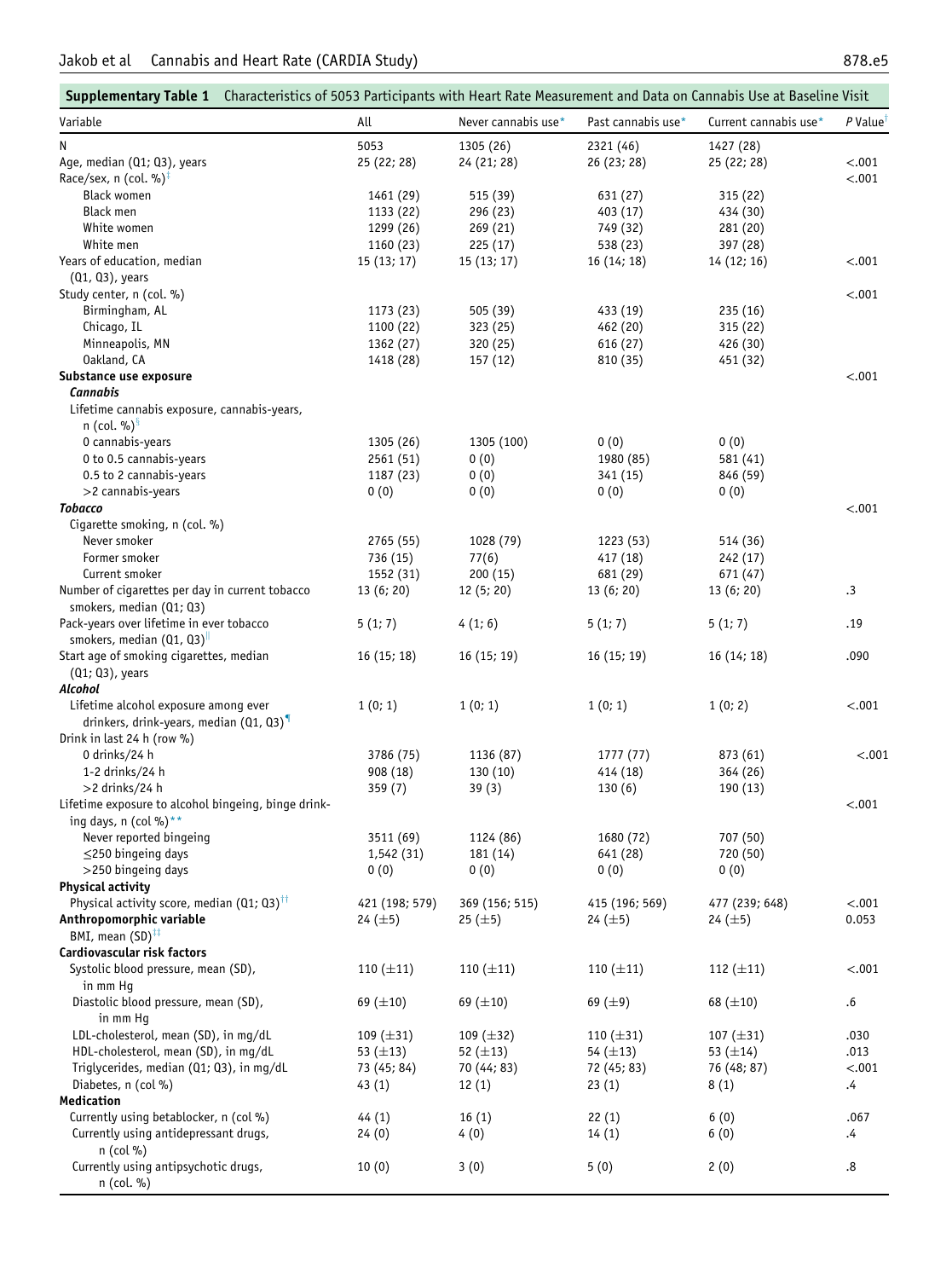BMI = body mass index; CARDIA = Coronary Artery Risk Development in Young Adults study; Col. % = column percentage; LDL = low-density lipoprotein (LDL); HDL = high-density lipoprotein; n = number of participants; Q1, Q3 = 1st and 3rd quartile (percentiles 25 and 75); SD = standard deviation.

<span id="page-13-1"></span><span id="page-13-0"></span>\*Categories based on the answer to the questions: "Have you ever used cannabis?" and "During the last 30 days, on how many days did you use cannabis?"

<sup>y</sup><sup>P</sup> values are from Kruskal-Wallis rank test for age, years of education, pack-years, number of cigarettes per day, cigarette smoking start age, drinkyears, physical activity, and BMI, and from a x2 test for race and sex, study site, current smoking status, and current alcohol use category. Values imputed for missing values.

<span id="page-13-2"></span>zBy design, the CARDIA study sampled self-identified white men, white women, Black men and Black women in roughly equal numbers for participation in the study. $45$ 

<span id="page-13-4"></span><span id="page-13-3"></span> $\S$ Cumulative lifetime exposure to cannabis joints in terms of cannabis-years, with 1 cannabis-year of exposure equivalent to 365 days used cannabis (1  $y \times 365$  d/y).<sup>3</sup>

<span id="page-13-5"></span>||Cumulative lifetime exposure to cigarettes in terms of pack-years, with 1 pack-year of exposure equivalent to 7300 cigarettes (1  $\times$  365 d/y  $\times$  1 pack/  $d \times 20$  cigarettes/pack).

<span id="page-13-6"></span>{Drink-years among those reporting ever drinking alcohol. A drink-year was defined as the total amount of ethanol consumed by a person who had had 1 alcoholic drink per day for 1 year (1drink-year = 17.24 mL of ethanol/drink  $\times$  1 drink/day  $\times$  365 d/y = 6292.6 mL of ethanol).

<span id="page-13-7"></span>\*\*Binge-drinking days defined as 5 or more drinks per episode (eMethods, Supporting information, Appendix, available online). If bingeing were to be constant over 25 years in 1 individual, 250 binge-drinking days would correspond to 10 episodes of bingeing per year over 25 years.

<span id="page-13-8"></span> $\dagger\dagger$ Physical activity measured with the CARDIA physical activity history questionnaire, which queries the amount of time per week spent in 13 categories of leisure, occupational and household physical activities over the past 12 months.<sup>4</sup>

##Calculated as weight in kilograms divided by height in meters squared.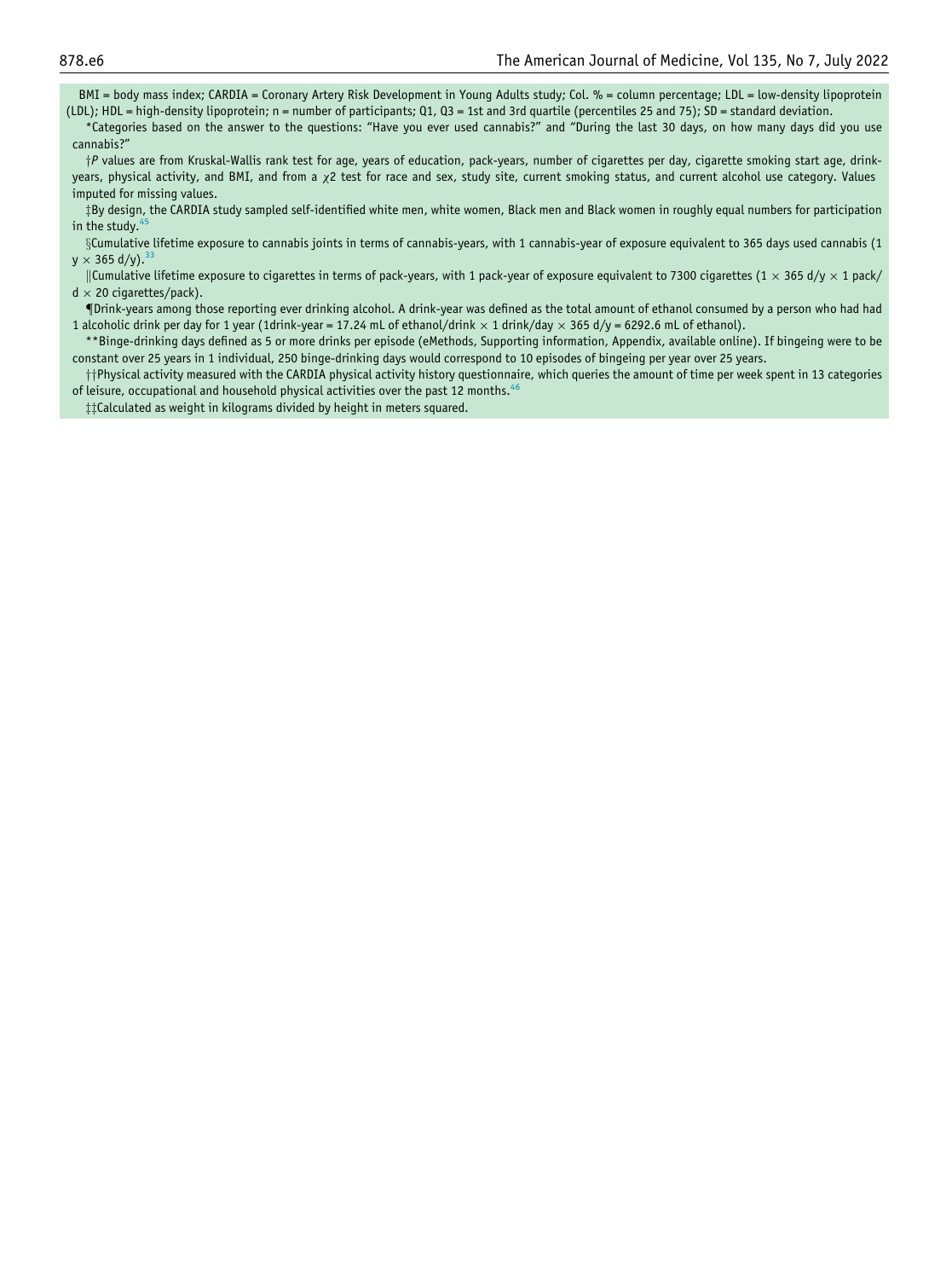| soring Participants with cardiovascular Disease                                                                                     |                                                                                                                           |            |                                                                                                     |            |                                                                                                            |            |
|-------------------------------------------------------------------------------------------------------------------------------------|---------------------------------------------------------------------------------------------------------------------------|------------|-----------------------------------------------------------------------------------------------------|------------|------------------------------------------------------------------------------------------------------------|------------|
|                                                                                                                                     | Absolute difference in<br>heart rate, unadjusted<br>(95% CI)                                                              | $P$ Value* | Absolute difference in<br>heart rate, adjusted for<br>demographics<br>(95% CI)                      | $P$ Value* | Absolute difference in<br>heart rate, fully<br>adjusted an IPCW<br>(95% CI)                                | $P$ Value* |
| <b>Current cannabis exposure</b><br>(days of cannabis use<br>within the last 30 days) <sup>†</sup><br>$N = 35,298$                  |                                                                                                                           |            |                                                                                                     |            |                                                                                                            |            |
| $-$ At 0 d/mo<br>- At 5 d/mo<br>- At 15 d/mo<br>- At 30 d/mo                                                                        | Reference<br>$-0.4$ (-0.7 to -0.0)<br>$-1.0$ (-1.5 to - 0.5)<br>$-1.9$ (-2.7 to -1.2)                                     | < .001     | Reference<br>$-0.6$ (-0.9 to -0.3)<br>$-1.4$ (-1.9 to 0.9)<br>$-1.8$ (-2.5 to -1.0)                 | < 0.01     | Reference<br>$-0.7$ (-1.0 to -0.3)<br>$-1.6$ (-2.1 to -1.0)<br>$-2.1$ (-3.0 to -1.3)                       | < .001     |
| Cumulative exposure to can-<br><b>nabis</b> (in cannabis-years) <sup><math>\ddagger</math></sup><br>$N = 35,298$                    |                                                                                                                           |            |                                                                                                     |            |                                                                                                            |            |
| - At 0 cannabis-years<br>- At 0.5 cannabis-years<br>- At 1 cannabis-year<br>- At 5 cannabis-years<br>- At 10 cannabis-years         | Reference<br>$-0.5$ (-0.7 to -0.3)<br>$-0.8$ (-1.2 to -0.4)<br>$-1.1$ (-1.6 to -0.7)<br>$-1.2$ (-1.9 to -0.6)             | < .001     | Reference<br>$0.2$ (-0.1 to 0.4)<br>$0.3$ (-0.1 to 0.7)<br>$0.7$ (0.3 to 1.2)<br>1.3 (0.6 to 1.9)   | < .001     | Reference<br>$-0.1$ (-0.7 to 0.2)<br>$-0.1$ (-0.7 to 0.4)<br>$-0.1$ (-0.8 to 0.5)<br>$-0.1$ (-1.0 to 0.7)  | .9         |
| <b>Current tobacco</b> smoking<br>(cigarettes per day)<br>$N = 35,298$                                                              |                                                                                                                           |            |                                                                                                     |            |                                                                                                            |            |
| - At 0 cigarettes/day<br>- At 5 cigarettes/day<br>- At 20 cigarettes/day<br>- At 40 cigarettes/day<br><b>Cumulative exposure to</b> | Reference<br>$1.4$ (1.1 to 1.6)<br>$3.5(3.1 \text{ to } 4.0)$<br>4.7 $(3.8 \text{ to } 5.7)$                              | < .001     | Reference<br>$1.0$ (0.8 to 1.2)<br>$2.9$ (2.5 to 3.3)<br>$4.3$ (3.5 to 5.2)                         | < .001     | Reference<br>$0.5(0.6 \text{ to } 1.1)$<br>2.5(2.0 to 3.0)<br>3.9 (2.7 to 5.0)                             | $-.001$    |
| <b>tobacco</b> (in pack-years) $\frac{8}{3}$<br>$N = 35,298$                                                                        |                                                                                                                           |            |                                                                                                     |            |                                                                                                            |            |
| - At 0 pack-years<br>- At 5 pack-years<br>- At 10 pack-years<br>- At 20 pack-years<br>- At 40 pack-years                            | Reference<br>$1.4$ (1.1 to 1.7)<br>$2.1(1.6 \text{ to } 2.5)$<br>$2.1(1.6 \text{ to } 2.6)$<br>$1.5(0.6 \text{ to } 2.4)$ | < .001     | Reference<br>$1.5(1.2 \text{ to } 1.8)$<br>2.4 (2.0 to 2.9)<br>3.2 (2.7 to 3.8)<br>4.2 (3.3 to 5.2) | < .001     | Reference<br>$0.8$ (0.4 to 1.2)<br>$1.3(0.6 \text{ to } 1.9)$<br>$1.4$ (0.8 to 2.1)<br>1.4 (0.2 to $2.6$ ) | < .001     |

<span id="page-14-0"></span>Supplementary Table 2 Association Between Heart Rate Differences and Current and Prolonged Exposure to Cannabis or Tobacco, Censoring Participants with Cardiovascular Disease

<span id="page-14-1"></span>BMI = body mass index; CI = confidence interval; CVD = cardiovascular disease; HDL = high-density lipoprotein; IPCW = inverse probability of censoring weighting; LDL = low-density lipoprotein.

\*P values are from a Wald test.

yCurrent exposure to cannabis assessed through the question, "During the last 30 days, on how many days did you use cannabis?"

<span id="page-14-3"></span><span id="page-14-2"></span>zCumulative exposure to cannabis expressed in cannabis-years, with 1 cannabis-year of exposure equivalent to 365 days of cannabis use. Adjusted for current cannabis use in full model.

§Cumulative lifetime exposure to cigarettes in terms of pack-years, with 1 pack-year of exposure equivalent to 7300 cigarettes (1 y  $\times$  365 d/y  $\times$  1  $pack/d \times 20$  cigarettes/pack), among ever tobacco smokers. Adjusted for current tobacco smoking in full model.

Main predictors (prolonged current cannabis use, cumualtive cannabis use, current smoking and cumulative exposure to smoking) modeled flexibly. Results from multivariable adjusted mixed longitudinal models, censoring participants with incident CVD for current and future visits. Nonfatal first event and corresponding date is captured from adjudicated morbidity data set and then linked to adjudicated death and follow-up time data set to derive fatal and nonfatal outcome variables. Adjusted for demographics (sex, race, age, education years, study center) and finally, for current and cumulative alcohol use, total physical activity score, BMI, systolic and dastolic blood pressure, LDL, HDL, triglycerides, and exposure to beta-blockers, antidepressants, and antipsychotics. Use of inverse probability of censoring weights in the multivariable adjusted model to account for potential informative censoring during follow-up.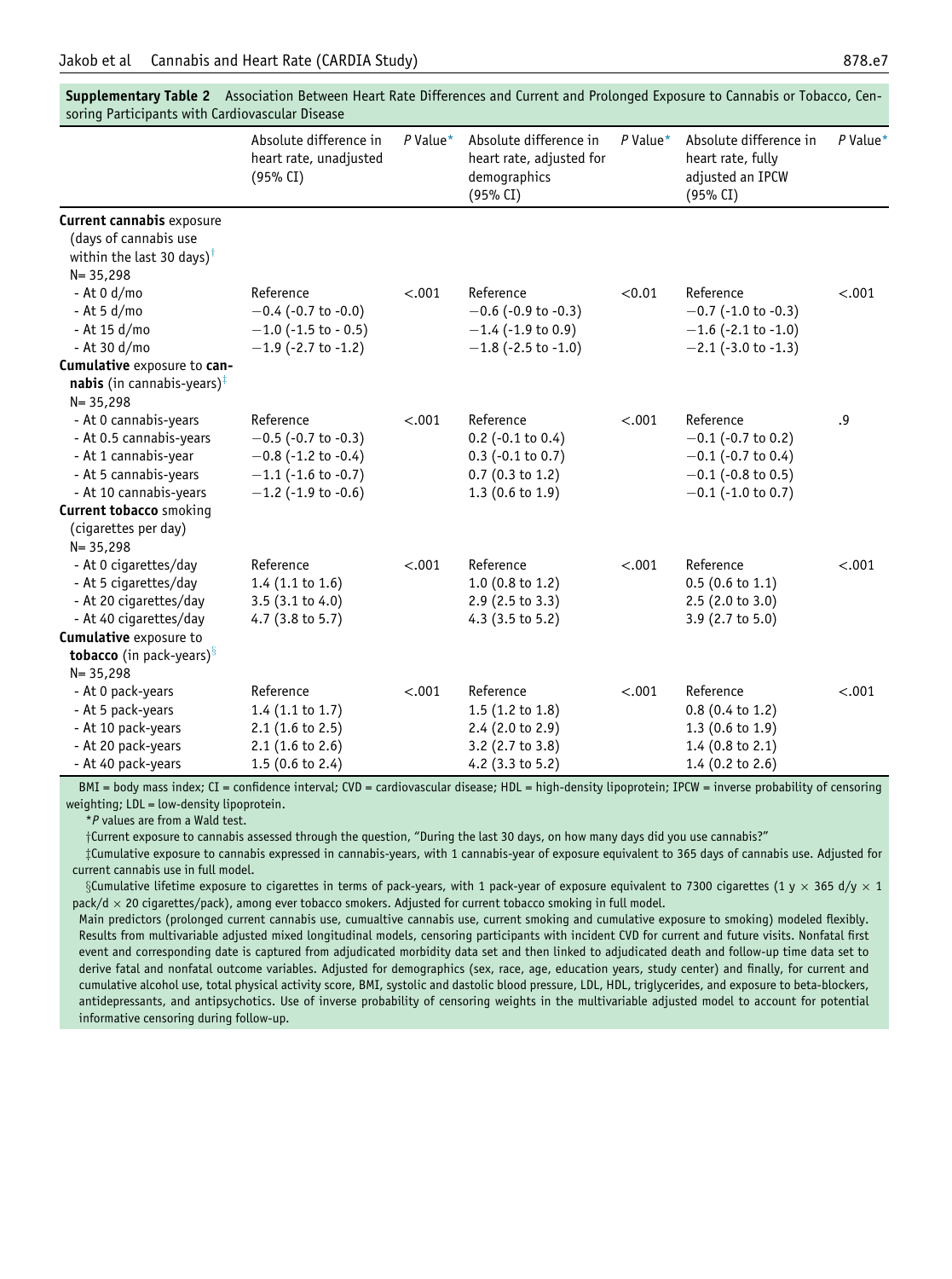|                                                                                                                  | <b>Black HR (95%</b><br>CI) |        | P Value* White HR (95%<br>CI) |      | P Value* Women HR (95% P Value* Men HR (95%<br>CI) |         | CI)                    | $P$ Value* |
|------------------------------------------------------------------------------------------------------------------|-----------------------------|--------|-------------------------------|------|----------------------------------------------------|---------|------------------------|------------|
| Current cannabis expo-<br>sure (days of cannabis<br>use within the last 30<br>days) <sup>†</sup><br>$N = 35,654$ |                             |        |                               |      |                                                    |         |                        |            |
| - At 0 d/mo                                                                                                      | 68.8 (68.5 to<br>69.1)      | < .001 | 67.8 (67.5 to<br>68.1)        | .017 | 69.7 (69.4 to<br>69.9)                             | $-.001$ | 66.6 (66.3 to<br>66.9) | < 0.001    |
| - At 5 d/mo                                                                                                      | 68.2 (68.0 to<br>68.5)      |        | 67.6 (67.3 to<br>67.9)        |      | 69.3 (69.1 to<br>69.6)                             |         | 66.2 (65.9 to<br>66.5) |            |
| - At 15 d/mo                                                                                                     | 67.1 (66.6 to<br>67.7)      |        | 67.2 (66.7 to<br>67.7)        |      | 68.6 (68.1 to<br>69.2)                             |         | 65.4 (64.9 to<br>65.9) |            |
| - At 30 d/mo                                                                                                     | 65.5 (64.5 to<br>66.5)      |        | 66.6 (65.6 to<br>67.6)        |      | 67.6 (66.5 to<br>68.7)                             |         | 64.2 (63.3 to<br>65.2) |            |
| <b>Cumulative</b> exposure to<br>cannabis (in cannabis-<br>years) $\frac{1}{x}$<br>$N = 35,654$                  |                             |        |                               |      |                                                    |         |                        |            |
| - At 0 cannabis-years                                                                                            | 68.7 (68.4 to<br>69.0)      | 0.15   | 67.7 (67.4 to<br>68.0)        | 0.6  | 69.6 (69.3 to<br>69.9)                             | 0.5     | 66.5 (66.2 to<br>66.8) | 0.04       |
| - At 0.5 cannabis-years                                                                                          | 68.6 (68.3 to<br>68.9)      |        | 67.7 (67.4 to<br>68.0)        |      | 69.6 (69.4 to<br>69.9)                             |         | 66.5 (66.2 to<br>66.8) |            |
| - At 1 cannabis-year                                                                                             | 68.6 (68.3 to<br>68.9)      |        | 67.7 (67.5 to<br>68.0)        |      | 69.6 (69.4 to<br>69.9)                             |         | 66.4 (66.1 to<br>66.7) |            |
| - At 5 cannabis-years                                                                                            | 68.3 (67.7 to<br>68.8)      |        | 67.8 (67.4 to<br>68.3)        |      | 69.8 (69.2 to<br>70.4)                             |         | 66.1 (65.7 to<br>66.5) |            |
| - At 10 cannabis-years                                                                                           | 67.9 (66.8 to<br>68.9)      |        | 67.9 (67.1 to<br>68.8)        |      | 70.0 (68.8 to<br>71.3)                             |         | 65.6 (64.9 to<br>66.4) |            |

<span id="page-15-0"></span>Supplementary Table 3 Association Between Heart Rate and Current and Cumulative Exposure to Cannabis, Stratified by Race or Sex, Fully Adjusted and IPCW, Censoring Participants with Cardiovascular Disease

<span id="page-15-1"></span>BMI = body mass index; CI = confidence interval; CVD = cardiovascular death; HDL = high-density lipoprotein; HR = heart rate; IPCW = inverse probability of censoring weighting; LDL = low-density lipoprotein.

\*P values are from a Wald test.

yCurrent exposure to cannabis assessed through the question, "During the last 30 days, on how many days did you use cannabis?"

<span id="page-15-2"></span>zCumulative exposure to cannabis expressed in cannabis-years, with 1 cannabis-year of exposure equivalent to 365 days of cannabis use. Adjusted for current cannabis use in full model.

Main predictors (prolonged current cannabis use, cumualtive cannabis use) modeled flexibly. Results from multivariable adjusted mixed longitudinal models, censoring participants with incident CVD for current and future visits. Nonfatal first event and corresponding date is captured from adjudicated morbidity data set and then linked to adjudicated death and follow-up time data set to derive fatal and nonfatal outcome variables. Adjusted for demographics (age, education years, study center) and for current and cumulative alcohol and tobacco use, total physical activity score, BMI, systolic and dastolic blood pressure, LDL, HDL, triglycerides, and exposure to beta-blockers, antidepressants, and antipsychotics. Use of inverse probability of censoring weights in the multivariable adjusted model to account for potential informative censoring during follow-up.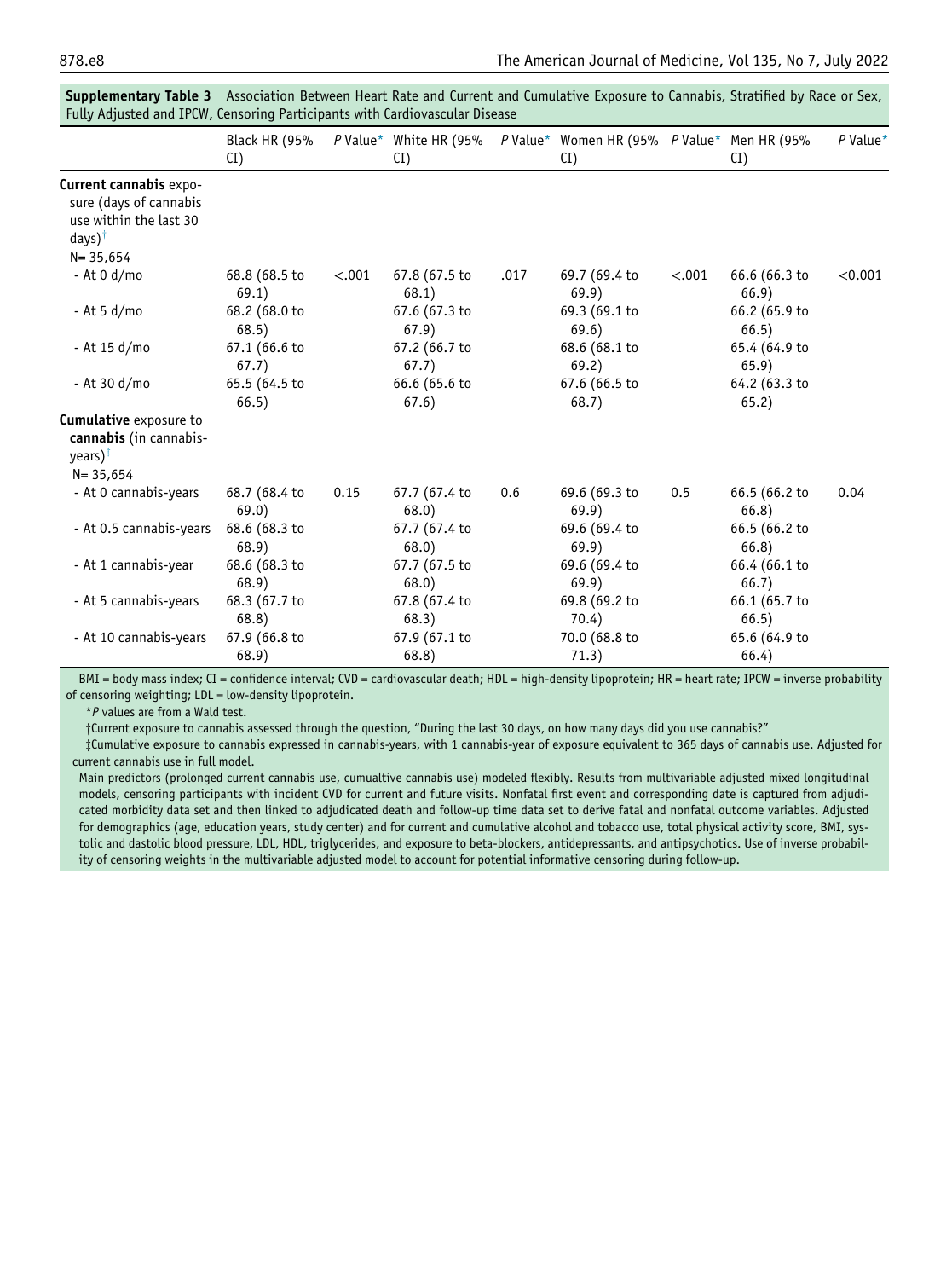| Fully adjusted and IPCW, Censoring Participants with Cardiovascular Disease.                                            |                            |        |                                   |        |                                     |           |                          |            |
|-------------------------------------------------------------------------------------------------------------------------|----------------------------|--------|-----------------------------------|--------|-------------------------------------|-----------|--------------------------|------------|
|                                                                                                                         | Black women<br>HR (95% CI) |        | P Value* Black men<br>HR (95% CI) |        | P Value* White women<br>HR (95% CI) | P Value*  | White men<br>HR (95% CI) | $P$ Value* |
| <b>Current cannabis</b> expo-<br>sure (days of cannabis<br>use within the last 30<br>days) $^{\dagger}$<br>$N = 35,654$ |                            |        |                                   |        |                                     |           |                          |            |
| - At 0 d/mo                                                                                                             | 70.2 (69.9 to<br>70.6)     | < .001 | 66.9 (66.5 to<br>67.4)            | < .001 | 69.2 (68.8 to<br>69.5)              | .15       | 66.3 (65.9 to<br>66.7)   | 0.065      |
| - At 5 d/mo                                                                                                             | 69.8 (69.4 to<br>70.1)     |        | 66.4 (65.9 to<br>66.8)            |        | 68.9 (68.5 to<br>69.4)              |           | 66.1 (65.7 to<br>66.5)   |            |
| - At 15 d/mo                                                                                                            | 68.9 (68.1 to<br>69.6)     |        | 65.3 (64.6 to<br>66.0)            |        | 68.5 (67.7 to<br>69.4)              |           | 65.7 (65.1 to<br>66.4)   |            |
| - At 30 d/mo                                                                                                            | 67.6 (66.1 to<br>69.9)     |        | 63.7 (62.4 to<br>65.1)            |        | 67.9 (66.2 to<br>69.6)              |           | 65.2 (64.0 to<br>66.3)   |            |
| <b>Cumulative</b> exposure to<br>cannabis (in cannabis-<br>years) $\frac{1}{x}$<br>$N = 35,654$                         |                            |        |                                   |        |                                     |           |                          |            |
| - At 0 cannabis-years                                                                                                   | 70.1 (69.7 to<br>70.5)     | .8     | 66.9 (66.4 to<br>67.4)            | .005   | 69.1 (68.7 to<br>69.5)              | $\cdot$ 3 | 66.2 (65.8 to<br>66.6)   | 0.6        |
| - At 0.5 cannabis-years                                                                                                 | 70.1 (69.8 to<br>70.4)     |        | 66.8 (66.4 to<br>67.3)            |        | 69.1 (68.7 to<br>69.5)              |           | 66.2 (65.8 to<br>66.6)   |            |
| - At 1 cannabis-year                                                                                                    | 70.1 (69.7 to<br>70.4)     |        | 66.7 (66.3 to<br>67.1)            |        | 69.2 (68.8 to<br>69.5)              |           | 66.2 (65.8 to<br>66.6)   |            |
| - At 5 cannabis-years                                                                                                   | 70.0 (69.1 to<br>70.9)     |        | 65.9 (65.3 to<br>66.6)            |        | 69.5 (68.6 to<br>70.4)              |           | 66.1 (65.5 to<br>66.6)   |            |
| - At 10 cannabis-years                                                                                                  | 70.0 (68.1 to<br>71.8)     |        | 64.9 (63.7 to<br>66.2)            |        | 69.9 (68.2 to<br>71.7)              |           | 65.9 (65.0 to<br>66.9)   |            |

<span id="page-16-0"></span>Supplementary Table 4 Association Between Heart Rate and Current and Cumulative Exposure to Cannabis, Stratified by Race and Sex, Fully adjusted and IPCW, Censoring Participants with Cardiovascular Disease.

<span id="page-16-1"></span>BMI = body mass index; CI = confidence interval; CVD = cardiovascular death; HDL = high-density lipoprotein; HR = heart rate; IPCW = inverse probability of censoring weighting; LDL = low-density lipoprotein.

\*P-values are from a Wald test.

yCurrent exposure to cannabis assessed through the question, "During the last 30 days, on how many days did you use cannabis?"

<span id="page-16-2"></span>zCumulative exposure to cannabis expressed in cannabis-years, with 1 cannabis-year of exposure equivalent to 365 days of cannabis use. Adjusted for current cannabis use in full model.

Main predictors (prolonged current cannabis use, cumualtive cannabis use) modeled flexibly. Results from multivariable adjusted mixed longitudinal models, censoring participants with incident CVD for current and future visits. Nonfatal first event and corresponding date is captured from adjudicated morbidity data set and then linked to adjudicated death and follow-up time data set to derive fatal and nonfatal outcome variables. Adjusted for demographics (age, education years, study center) and for current and cumulative alcohol and tobacco use, total physical activity score, BMI, systolic and dastolic blood pressure, LDL, HDL, triglycerides, and exposure to beta-blockers, antidepressants, and antipsychotics. Use of inverse probability of censoring weights in the multivariable adjusted model to account for potential informative censoring during follow-up.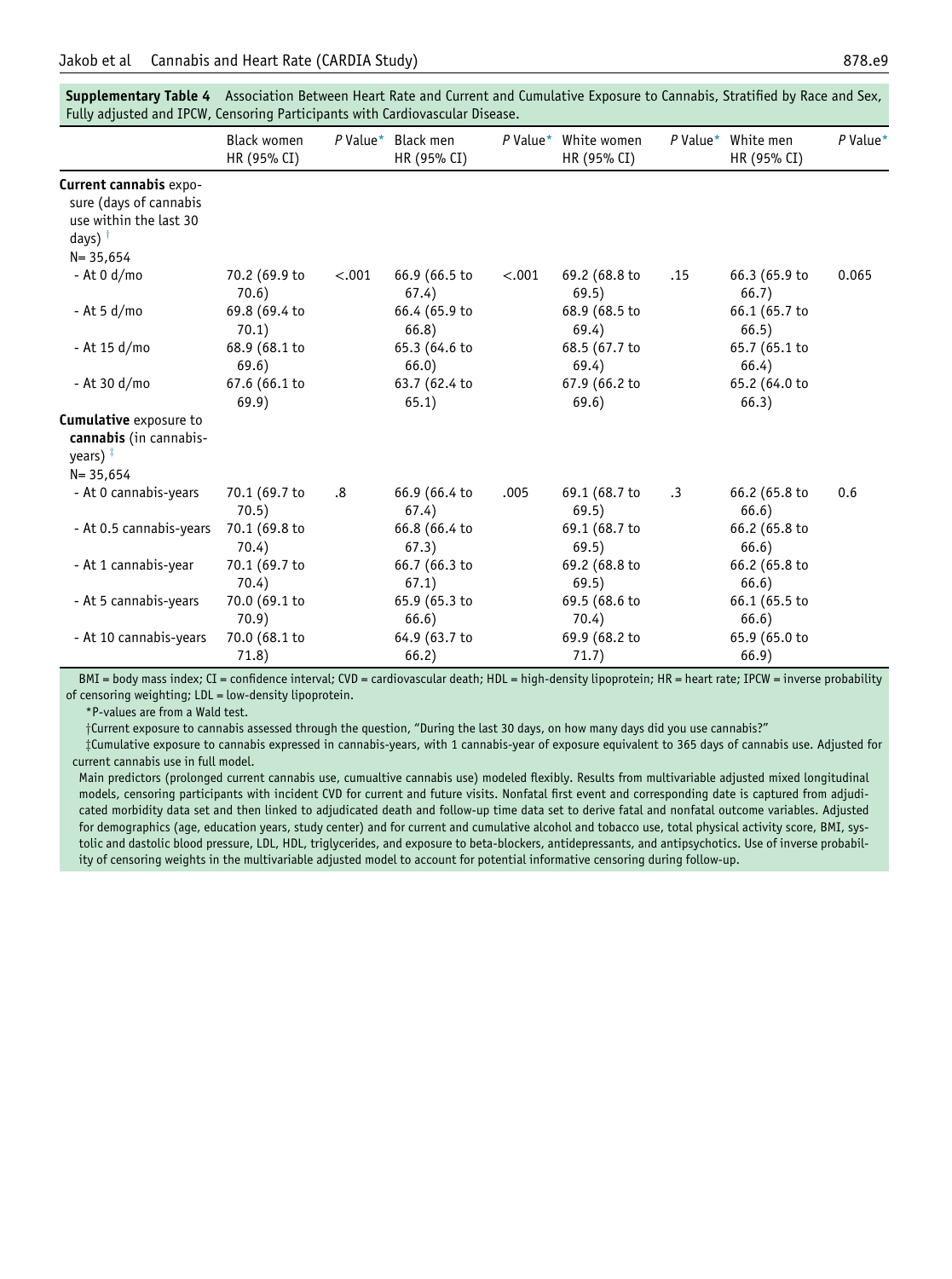|                                                                                                                    | Heart rate, unadjusted<br>(95% CI)                                                                 | $P$ Value* | Heart rate, adjusted for<br>demographics<br>(95% CI)                                                         | $P$ Value* | Heart rate, fully<br>adjusted and IPCW<br>(95% CI)                                       | $P$ Value* |
|--------------------------------------------------------------------------------------------------------------------|----------------------------------------------------------------------------------------------------|------------|--------------------------------------------------------------------------------------------------------------|------------|------------------------------------------------------------------------------------------|------------|
| <b>Current cannabis exposure</b><br>(days of cannabis use<br>within the last 30 days) <sup>†</sup><br>$N = 11,180$ |                                                                                                    |            |                                                                                                              |            |                                                                                          |            |
| - At 0 d/mo<br>- At 5 d/mo<br>- At 15 d/mo<br>- At 30 d/mo                                                         | 64.3 (64.1 to 64.6)<br>63.4 (63.1 to 63.7)<br>$61.6(61.1 \text{ to } 62.1)$<br>58.8 (57.8 to 59.8) | < .001     | 64.3 (64.0 to 64.5)<br>63.8 (63.5 to 64.0)<br>$62.8(62.3 \text{ to } 63.3)$<br>$61.3(60.3 \text{ to } 62.3)$ | $-.001$    | 64.3 (64.1 to 64.6)<br>63.9 (63.7 to 64.2)<br>63.1 (62.6 to 64.6)<br>61.9 (60.9 to 62.9) | < .001     |

<span id="page-17-0"></span>Supplementary Table 5 Association Between Heart Rate Measured on ECG and Current Exposure to Cannabis, Censoring Participants with Cardiovascular Disease

<span id="page-17-2"></span>BMI = body mass index; CI = confidence interval; CVD = cardiovascular death; ECG = electrocardiogram; HDL = high-density lipoprotein; IPCW = inverse probability of censoring weighting; LDL = low-density lipoprotein.

\*P values are from a Wald test.

yCurrent exposure to cannabis assessed through the question, "During the last 30 days, on how many days did you use cannabis?"

ECG data available on visit years 0, 7, and 20. Main predictors (prolonged current cannabis use, cumualtive cannabis use, current smoking and cumulative exposure to smoking) modeled flexibly. Results from multivariable adjusted mixed longitudinal models, censoring participants with incident CVD for current and future visits. Nonfatal first event and corresponding date is captured from adjudicated morbidity data set and then linked to adjudicated death and follow-up time data set to derive fatal and nonfatal outcome variables. First unadjusted, then adjusted for demographics (sex, race, age, education years, study center) and finally, for current and cumulative alcohol and tobacco use, total physical activity score, BMI, systolic and dastolic blood pressure, LDL, HDL, triglycerides, and exposure to beta-blockers, antidepressants, and antipsychotics. Use of inverse probability of censoring weights in the multivariable adjusted model to account for potential informative censoring during follow-up.

<span id="page-17-1"></span>

| <b>Supplementary Table 6</b> Association Between Heart Rate and Current Exposure to Cannabis, Among Participants with Use in Past 24 |  |  |  |  |  |
|--------------------------------------------------------------------------------------------------------------------------------------|--|--|--|--|--|
| Hours, Censoring Participants with Cardiovascular Disease                                                                            |  |  |  |  |  |

|                                                                                                                                                                | Heart rate, unadjusted<br>(95% CI)                                          | $P$ Value* | Heart rate, adjusted for<br>demographics<br>(95% CI)              | $P$ Value* | Heart rate, fully<br>adjusted and IPCW<br>(95% CI)                | $P$ Value* |  |  |  |  |
|----------------------------------------------------------------------------------------------------------------------------------------------------------------|-----------------------------------------------------------------------------|------------|-------------------------------------------------------------------|------------|-------------------------------------------------------------------|------------|--|--|--|--|
| <b>Current cannabis exposure</b><br>(days of cannabis use<br>within the last 30 days) <sup>†</sup><br>$N = 1328$<br>- At 0 d/mo<br>- At 5 d/mo<br>- At 15 d/mo | 68.8 (67.8 to 69.9)<br>68.4 (67.5 to 69.2)<br>$67.5(66.8 \text{ to } 68.1)$ | < .001     | 68.5 (67.4 to 69.5)<br>68.1 (67.3 to 69.0)<br>67.5 (66.9 to 68.1) | .019       | 68.6 (67.6 to 69.6)<br>68.2 (67.4 to 69.0)<br>67.5 (66.9 to 68.1) | .01        |  |  |  |  |
| - At 30 d/mo                                                                                                                                                   | 66.1 (65.1 to 67.2)                                                         |            | 66.4 (65.4 to 67.5)                                               |            | 66.4 (65.4 to 67.4)                                               |            |  |  |  |  |

<span id="page-17-3"></span>BMI = body mass index; CI = confidence interval; CVD = cardiovascular death; HDL = high-density lipoprotein; IPCW = inverse probability of censoring weighting; LDL = low-density lipoprotein.

\*P values are from a Wald test.

yCurrent exposure to cannabis assessed through the question, "During the last 30 days, on how many days did you use cannabis?"

Analyses restricted to baseline and visit Year 2, 5, and 30, as use of cannabis in past 24 hours was assessed in these visits. Only participant visits with use in past 24 hours included. Main predictors (prolonged current cannabis use, cumualtive cannabis use, current smoking and cumulative exposure to smoking) modeled flexibly. Results from multivariable adjusted mixed longitudinal models, censoring participants with incident CVD for current and future visits. Nonfatal first event and corresponding date is captured from adjudicated morbidity data set and then linked to adjudicated death and follow-up time data set to derive fatal and nonfatal outcome variables. First unadjusted, then adjusted for demographics (sex, race, age, education years, study center) and finally, for current and cumulative alcohol and tobacco use, total physical activity score, BMI, systolic and dastolic blood pressure, LDL, HDL, triglycerides, and exposure to beta-blockers. Use of inverse probability of censoring weights in the multivariable adjusted model to account for potential informative censoring during follow-up.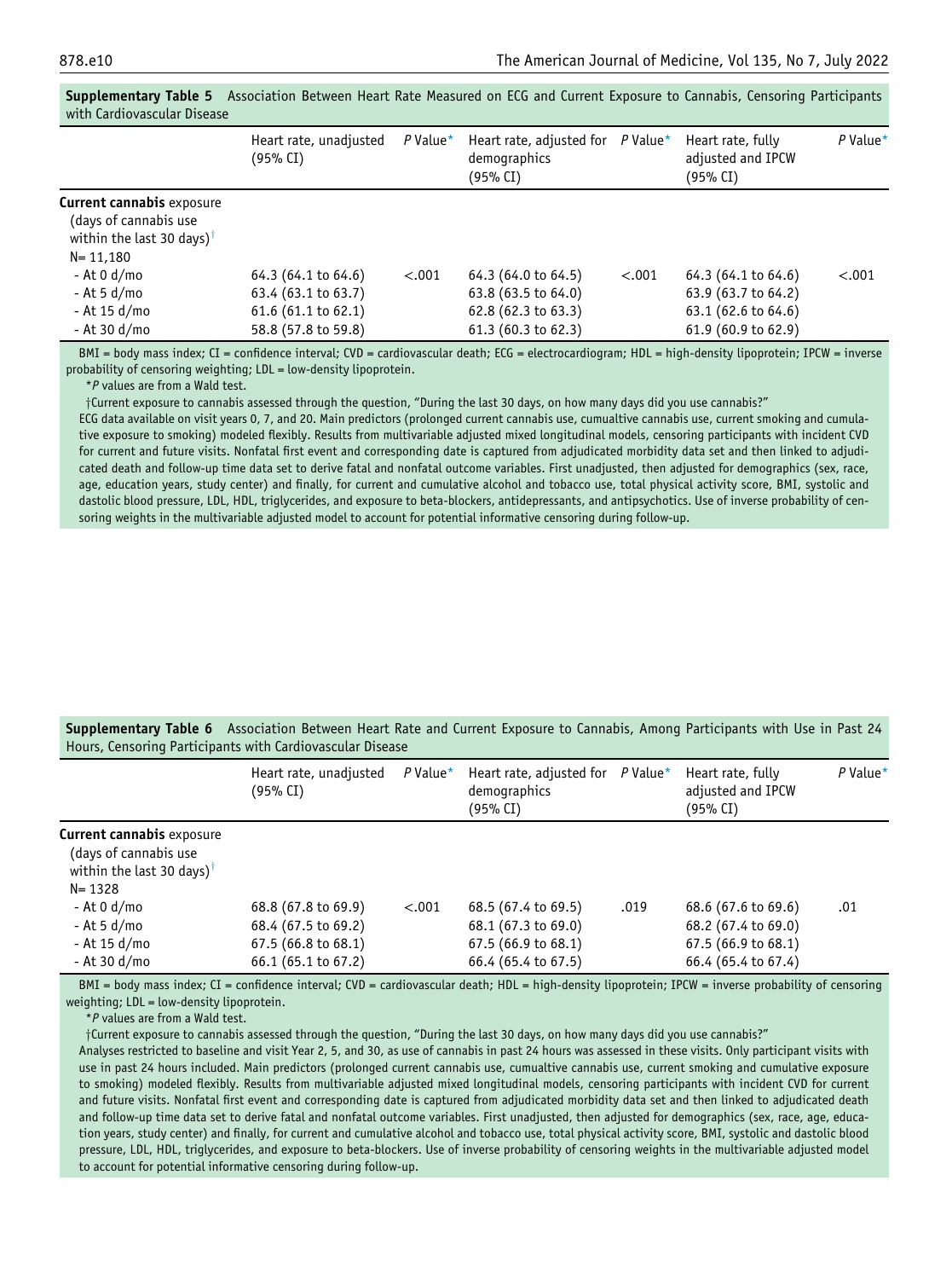<span id="page-18-0"></span>

| Visit, Censoring Participants with Cardiovascular Disease                                                     |                                                            |
|---------------------------------------------------------------------------------------------------------------|------------------------------------------------------------|
| Cannabis or tobacco exposure                                                                                  | Absolute difference in heart rate, fully adjusted (95% CI) |
| Current cannabis exposure (days of cannabis use within the last 30 days)*                                     |                                                            |
| - At 0 d/mo                                                                                                   | Reference                                                  |
| - At 15 d/mo                                                                                                  |                                                            |
| - Baseline                                                                                                    | $-1.3$ (-2.2 to -0.5)                                      |
| - Year 2                                                                                                      | $-1.3$ (-2.3 to -0.3)                                      |
| - Year 5                                                                                                      | $-0.1$ (-1.5 to 1.3)                                       |
| - Year 7                                                                                                      | $-0.5$ (-1.7 to 0.6)                                       |
| - Year 10                                                                                                     | $-1.2$ (-2.4 to -0.1)                                      |
| - Year 15                                                                                                     | $-0.4$ (-1.7 to 0.8)                                       |
| - Year 20                                                                                                     | $-1.4$ (-3.0 to 0.3)                                       |
| - Year 25                                                                                                     | $-1.5$ (-3.2 to 0.3)                                       |
| - Year 30                                                                                                     | $-0.6$ (-2.4 to 1.2)                                       |
| <b>Cumulative exposure to cannabis</b> in past cannabis users (in cannabis-years) <sup>†</sup>                |                                                            |
| - At 0 cannabis-years                                                                                         | Reference                                                  |
| - At 1 cannabis-year                                                                                          |                                                            |
| - Baseline                                                                                                    | $-1.4$ (-7.5 to 4.7)                                       |
| - Year 2                                                                                                      | $-0.4$ (-2.6 to 1.7)                                       |
| - Year 5                                                                                                      | $-1.7$ (-3.1 to -0.2)                                      |
| - Year 7                                                                                                      | $-0.2$ (-1.5 to 1.3)                                       |
| - Year 10                                                                                                     | $0.1$ (-1.1 to 1.2)                                        |
| - Year 15                                                                                                     | $0.1$ (-1.0 to 1.2)                                        |
| - Year 20                                                                                                     | $-0.1$ (-0.8 to 0.8)                                       |
| - Year 25                                                                                                     | $-0.1$ (-0.9 to 0.6)                                       |
| - Year 30                                                                                                     | $-0.2$ (-0.8 to 0.5)                                       |
| Current tobacco smoking (in cigarettes per day)                                                               |                                                            |
| - At 0 cigarettes/d                                                                                           | Reference                                                  |
| - At 20 cigarettes/d                                                                                          |                                                            |
| - Baseline                                                                                                    | $2.0$ (1.2 to 2.8)                                         |
| - Year 2                                                                                                      | $2.5(1.7 \text{ to } 3.4)$                                 |
| - Year 5                                                                                                      | $3.4$ (2.6 to 4.2)                                         |
| - Year 7                                                                                                      | $3.9(3.0 \text{ to } 4.9)$                                 |
| - Year 10                                                                                                     | 4.4 $(3.2 \text{ to } 5.6)$                                |
| - Year 15                                                                                                     | 4.8 $(3.3 \text{ to } 6.2)$                                |
| - Year 20                                                                                                     | 3.2 $(1.6 \text{ to } 4.7)$                                |
| - Year 25                                                                                                     | 2.6 $(0.9 \text{ to } 4.2)$                                |
| - Year 30                                                                                                     | $0.6$ (-1.3 to 2.5)                                        |
| <b>Cumulative exposure to tobacco</b> smoking in past smokers (in pack-years) <sup><math>\dagger</math></sup> |                                                            |
| - At 0 pack-years                                                                                             | Reference                                                  |
| - At 20 pack-years                                                                                            |                                                            |
| - Baseline                                                                                                    | 1.4 $(-1.2 \text{ to } 4.1)$                               |
| - Year 2                                                                                                      | 1.3 $(-1.2 \text{ to } 3.9)$                               |
| - Year 5                                                                                                      | $2.1$ (-0.1 to 4.4)                                        |
| - Year 7                                                                                                      | $2.6$ (0.4 to 4.7)                                         |
| - Year 10                                                                                                     | 1.7 (-0.3 to 3.8)                                          |
| - Year 15                                                                                                     | $1.3$ (-0.4 to 3.0)                                        |
| - Year 20                                                                                                     | $0.3$ (-1.3 to 1.8)                                        |
| - Year 25                                                                                                     | 1.0 $(-0.4 \text{ to } 2.5)$                               |
| - Year 30                                                                                                     | $-0.1$ (-1.3 to 1.2)                                       |
|                                                                                                               |                                                            |

Supplementary Table 7 Association Between Heart Rate Differences and Current and Cumulative Exposure to Cannabis or Tobacco, by

BMI = body mass index; CI = confidence interval;CVD = cardiovascular disease; HDL = high-density lipoprotein; LDL = low-density lipoprotein;.

\*Current exposure to cannabis assessed through the question, "During the last 30 days, on how many days did you use cannabis?"

<span id="page-18-2"></span><span id="page-18-1"></span>yCumulative exposure to cannabis expressed in cannabis-years, with 1 cannabis-year of exposure equivalent to 365 days of cannabis use. Adjusted for current cannabis use.

‡Cumulative lifetime exposure to cigarettes in terms of pack-years, with 1 pack-year of exposure equivalent to 7300 cigarettes (1 y  $\times$  365 d/y  $\times$  1  $pack/day \times 20$  cigarettes/pack), among ever tobacco smokers. Adjusted for current tobacco smoking.

Main predictors (prolonged current cannabis use, cumualtive cannabis use, current smoking and cumulative exposure to smoking) modeled flexibly. Results from multivariable adjusted logisitc regression models, censoring participants with incident CVD for current and future visits. Nonfatal first event and corresponding date is captured from adjudicated morbidity data set and then linked to adjudicated death and follow-up time data set to derive fatal and nonfatal outcome variables. Adjusted for demographics (sex, race, age, education years, study center), for current and cumulative alcohol use, total physical activity score, BMI, systolic and dastolic blood pressure, LDL, HDL, triglycerides, and exposure to beta-blockers, antidepressants, and antipsychotics. Use of inverse probability of censoring weights to account for potential informative censoring during follow-up.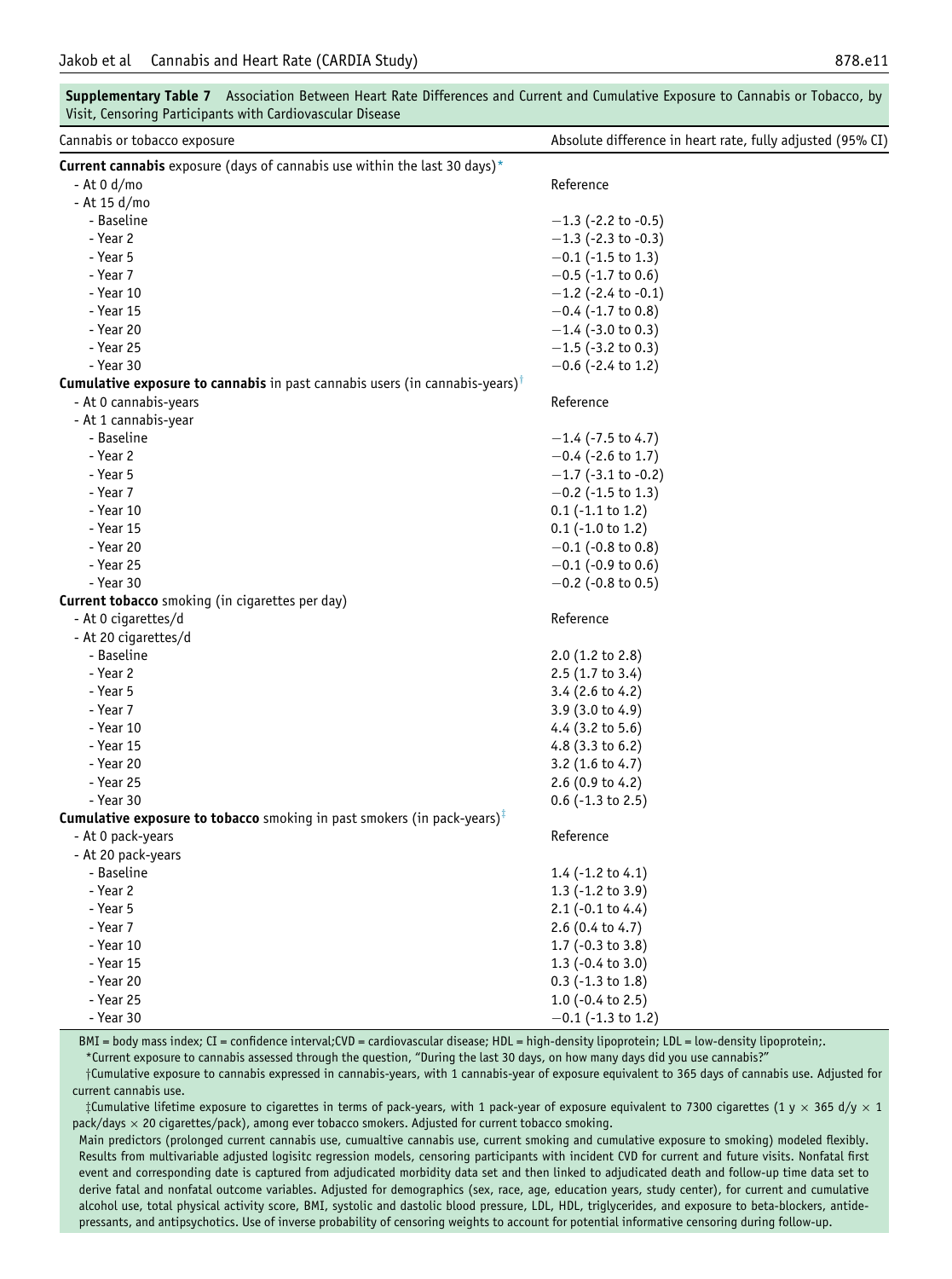|                                                                                                                                     | Heart rate, unadjusted<br>(95% CI)                                                                              | $P$ Value* | Heart rate, adjusted for<br>demographics<br>(95% CI)                                                            | $P$ Value* | Heart rate, fully<br>adjusted and IPCW<br>(95% CI)                                                              | $P$ Value* |
|-------------------------------------------------------------------------------------------------------------------------------------|-----------------------------------------------------------------------------------------------------------------|------------|-----------------------------------------------------------------------------------------------------------------|------------|-----------------------------------------------------------------------------------------------------------------|------------|
| <b>Current tobacco</b> smoking<br>(cigarettes per day)<br>$N = 35,298$ <sup>†</sup>                                                 |                                                                                                                 |            |                                                                                                                 |            |                                                                                                                 |            |
| - At 0 cigarettes/day<br>- At 5 cigarettes/day<br>- At 20 cigarettes/day<br>- At 40 cigarettes/day<br><b>Cumulative</b> exposure to | 67.8 (67.6 to 68.0)<br>68.6 (68.4 to 68.8)<br>70.9 (70.5 to 71.3)<br>74.1 (73.4 to 74.8)                        | < .001     | 67.8 (67.6 to 68.0)<br>68.4 (68.2 to 68.6)<br>70.4 (70.0 to 70.8)<br>73.0 (72.3 to 73.8)                        | < .001     | 67.8 (67.6 to 68.0)<br>68.4 (68.2 to 68.6)<br>70.1 (69.7 to 70.5<br>72.3 (71.5 to 73.2)                         | < .001     |
| tobacco smoking (in<br>pack-years) <sup>b</sup><br>$N = 35,298$ <sup>T</sup>                                                        |                                                                                                                 |            |                                                                                                                 |            |                                                                                                                 |            |
| - At 0 pack-years<br>- At 5 pack-years<br>- At 10 pack-years<br>- At 20 pack-years<br>- At 40 pack-years                            | 68.1 (67.9 to 68.3)<br>68.4 (68.2 to 68.6)<br>68.7 (68.4 to 68.9)<br>69.2 (68.9 to 69.7)<br>70.4 (69.6 to 71.2) | < .001     | 67.7 (67.5 to 68.0)<br>68.3 (68.1 to 68.5)<br>68.9 (68.7 to 69.2)<br>70.2 (69.7 to 70.6)<br>72.6 (71.7 to 73.4) | < .001     | 68.0 (67.8 to 68.2)<br>68.2 (68.0 to 68.4)<br>68.4 (68.1 to 68.6)<br>68.8 (68.2 to 69.3)<br>69.5 (68.4 to 70.6) | .014       |
|                                                                                                                                     |                                                                                                                 |            |                                                                                                                 |            |                                                                                                                 |            |

<span id="page-19-0"></span>Supplementary Table 8 Association Between Heart Rate and Current and Cumulative Exposure to Tobacco, Censoring Participants with Cardiovascular Disease

<span id="page-19-2"></span>BMI = body mass index; CI = confidence interval; CVD = cardiovascular death; HDL = high-density lipoprotein; IPCW = inverse probability of censoring weighting; LDL = low-density lipoprotein.

\*P values are from a Wald test.

†Composite number of participant-visits used in the mixed model.

<span id="page-19-3"></span> $\ddagger$ Cumulative lifetime exposure to cigarettes in terms of pack-years, with 1 pack-year of exposure equivalent to 7300 cigarettes (1 y  $\times$  365 d/y  $\times$  1 pack/days  $\times$  20 cigarettes/pack), among ever tobacco smokers. Adjusted for current tobacco smoking in full model

Main predictors (current smoking and cumulative exposure to smoking) modeled flexibly. Results from multivariable adjusted mixed longitudinal models, censoring participants with incident CVD for current and future visits. Nonfatal first event and corresponding date is captured from adjudicated morbidity data set and then linked to adjudicated death and follow-up time data set to derive fatal and nonfatal outcome variables.

First unadjusted, then adjusted for demographics (sex, race, age, education years, study center) and finally, for current and cumulative alcohol and cannabis use, total physical activity score, BMI, systolic and diastolic blood pressure, LDL, HDL, triglycerides, and exposure to beta-blockers, antidepressants and antipsychotics. Use of inverse probability of censoring weights in the multivariable adjusted model to account for potential informative censoring during follow-up.

<span id="page-19-1"></span>Supplementary Table 9 Association Between Heart Rate Differences and Current Use of Beta-Blocking Agents, Censoring Participants with Cardiovascular Disease

|                                                    | Absolute difference in<br>heart rate, unadjusted<br>(95% CI) | P Value* | Absolute difference in<br>heart rate, adjusted for<br>demographics<br>(95% CI) | P Value $*$ | Absolute difference in<br>heart rate, fully<br>adjusted an IPCW<br>(95% CI) | $P$ Value* |
|----------------------------------------------------|--------------------------------------------------------------|----------|--------------------------------------------------------------------------------|-------------|-----------------------------------------------------------------------------|------------|
| Current use of beta block<br>agent ( $N = 1,030$ ) | $-2.9$ ( $-3.7$ to $-2.2$ )                                  | < .001   | $-2.4$ ( $-3.1$ to $-1.7$ )                                                    | < .001      | $-4.4$ (-5.2 to -3.5)                                                       | $-.001$    |

<span id="page-19-4"></span>BMI = body mass index; CI = confidence interval; CVD = cardiovascular death; HDL = high-density lipoprotein; LDL = low-density lipoprotein. \*P values are from a Wald test.Results from multivariable adjusted mixed longitudinal models, censoring participants with incident CVD for current and future visits. Nonfatal first event and corresponding date is captured from adjudicated morbidity data set and then linked to adjudicated death and follow-up time data set to derive fatal and nonfatal outcome variables. Adjusted for demographics (sex, race, age, education years, study center) and finally, for current and cumulative alcohol use, total physical activity score, BMI, systolic and dastolic blood pressure, LDL, HDL, and triglycerides. Use of inverse probability of censoring weights in the multivariable adjusted model to account for potential informative censoring during follow-up.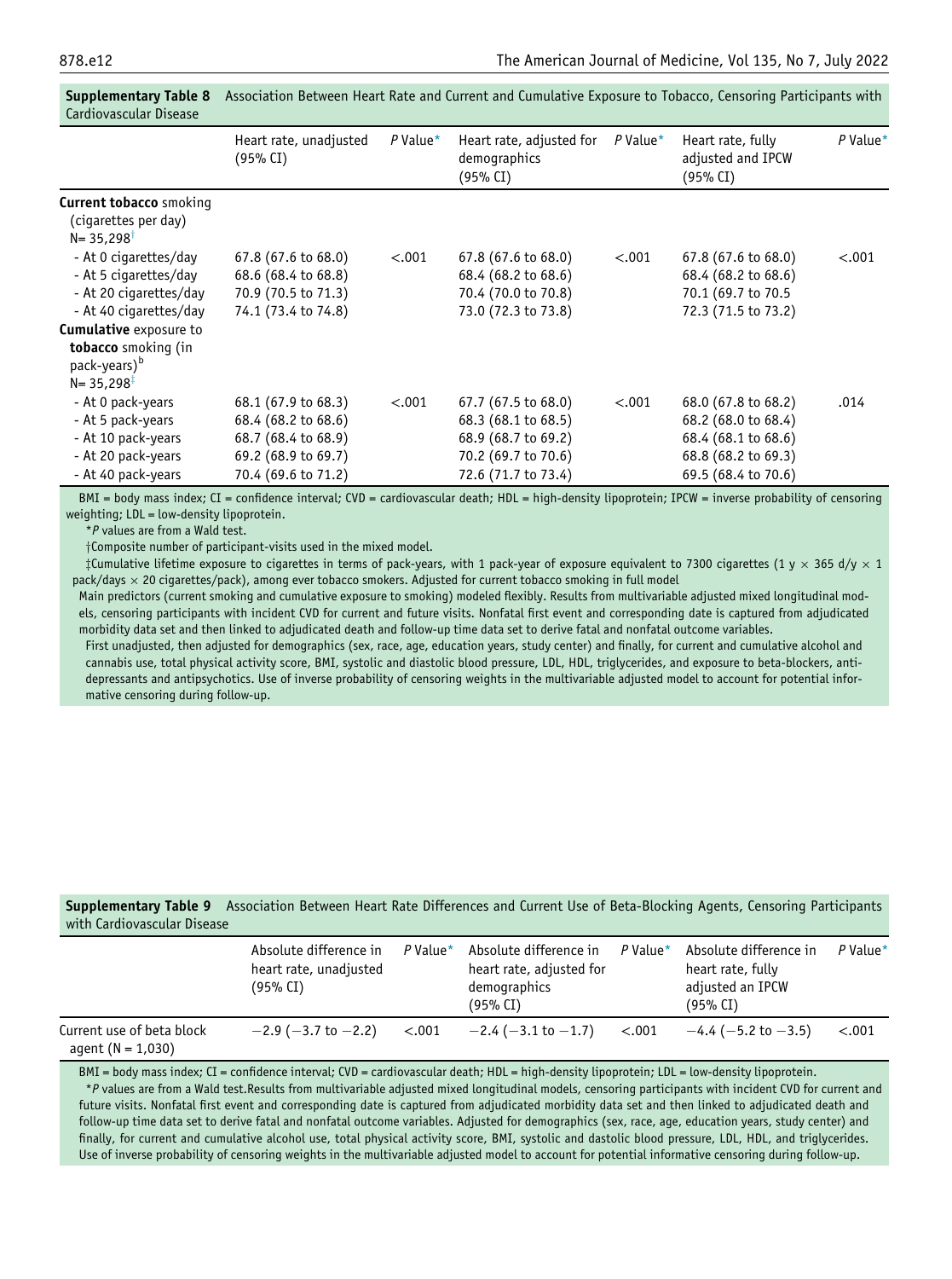<span id="page-20-0"></span>